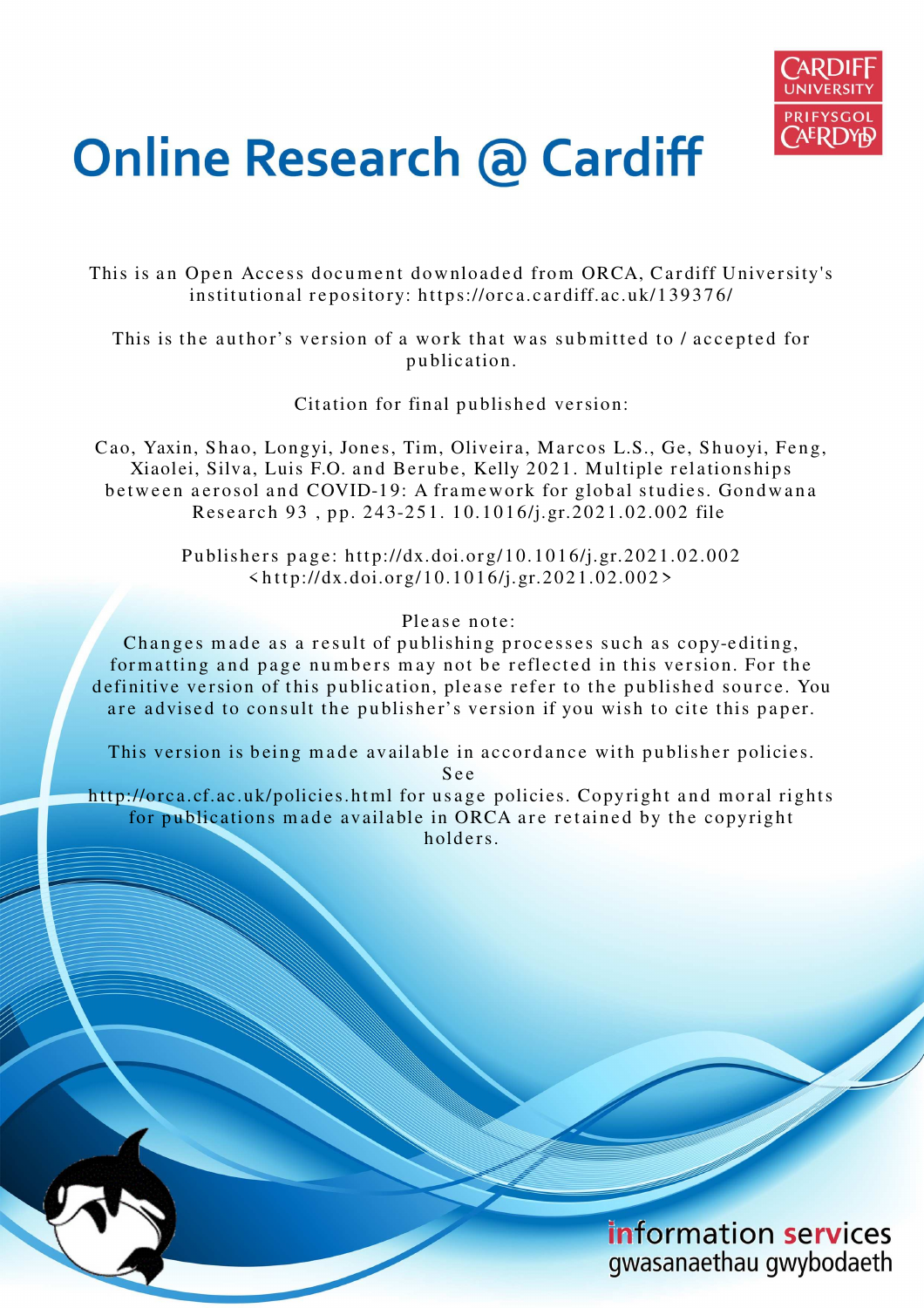# **Multiple relationships between aerosol and COVID-19: a framework for global studies**

Yaxin Cao<sup>a</sup>, Longyi Shao<sup>a\*</sup>, Tim Jones<sup>b</sup>, Marcos L.S. Oliveira<sup>c,d</sup>, Shuoyi Ge<sup>a</sup>, Xiaolei

Feng<sup>a</sup>, Luis F.O. Silva<sup>c</sup>, Kelly BéruBé<sup>e</sup>

a State Key Laboratory of Coal Resources and Safe Mining and College of Geoscience

and Surveying Engineering, China University of Mining and Technology (Beijing),

Beijing 100083, China

b School of Earth and Environmental Sciences, Cardiff University, Cardiff, CF10, 3YE, Wales, UK

c Department of Civil and Environmental, Universidad de la Costa, Calle 58 #55-66,

080002 Barranquilla, Atlántico, Colombia

d Departamento de Ingeniería Civil y Arquitectura, Universidad de Lima, Avenida Javier

Prado Este 4600 – Santiago de Surco 1503, Perú

e School of Biosciences, Cardiff University, Cardiff CF10 3AX, Wales, UK

\*Corresponding author: [ShaoL@cumtb.edu.cn](mailto:ShaoL@cumtb.edu.cn)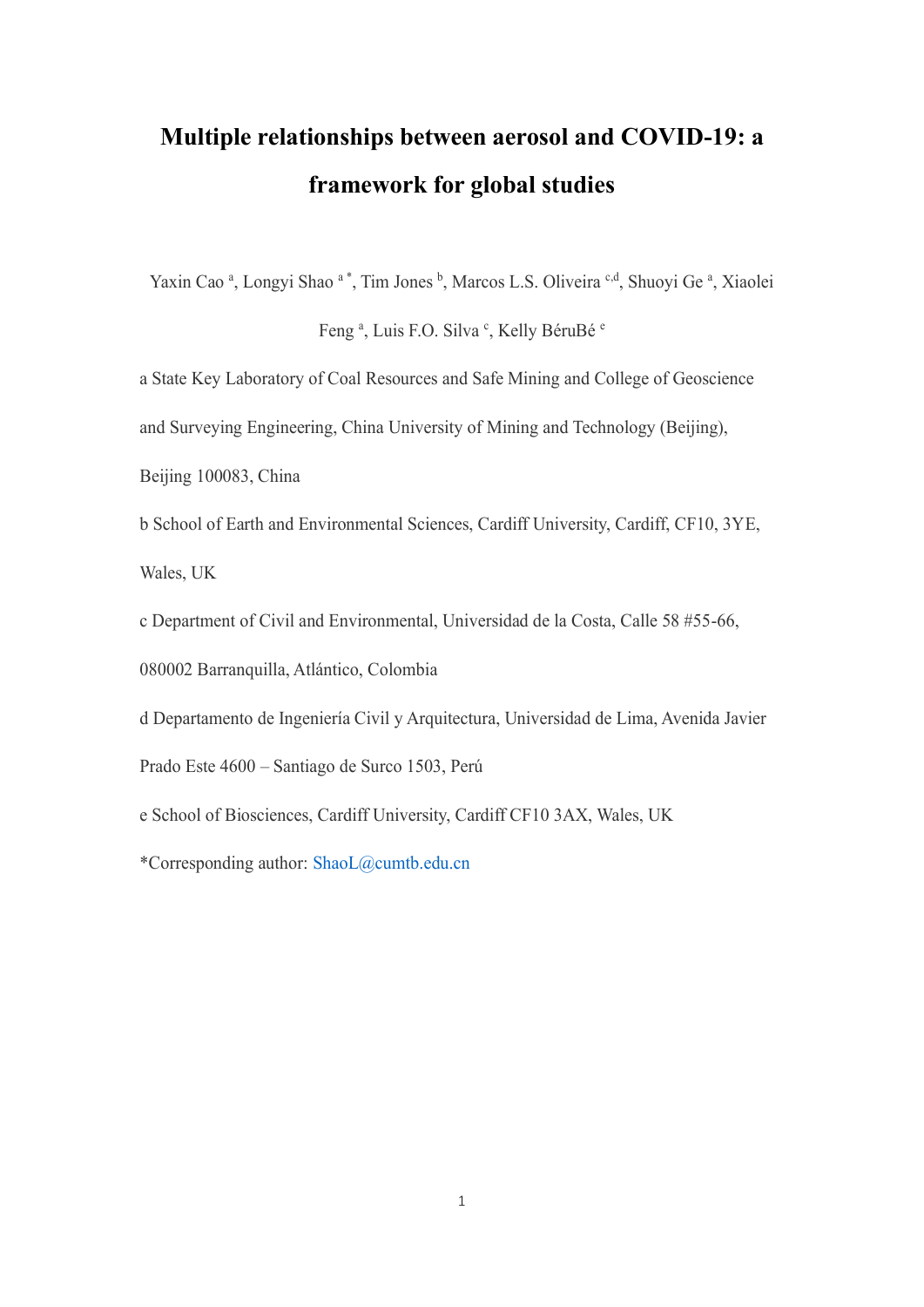**Abstract:** COVID-19 **(**Corona Virus Disease 2019) is a severe respiratory syndrome currently causing a human global pandemic. The original virus, along with newer variants, is highly transmissible. Aerosol is a multiphase system consisting of the atmosphere with suspended solid and liquid particles, which can carry toxic and harmful substances; especially the liquid components. The degree to which aerosol can carry the virus and cause COVID-19 disease is of significant research importance. In this study, we have discussed the aerosol transmission as the pathway of SARS-CoV-2 (Severe Acute Respiratory Syndrome Coronavirus 2), and the aerosol pollution reduction as a consequence of the COVID-19 lockdown. The aerosol transmission routes of the SARS-CoV-2 can be further subdivided into proximal human-exhaled aerosol transmission and potentially more distal ambient aerosol transmission. The human-exhaled aerosol transmission is a direct dispersion of the SARS-CoV-2. The ambient aerosol transmission is an indirect dispersion of the SARS-CoV-2 in which the aerosol act as a carrier to spread the virus. This indirect dispersion can also stimulate the up-regulation of the expression of SARS-CoV-2 receptor ACE-2 (Angiotensin Converting Enzyme 2) and protease TMPRSS2 (Transmembrane Serine Protease 2), thereby increasing the incidence and mortality of COVID-19. From the aerosol quality data around the world, it can be seen that often atmospheric pollution has significantly decreased due to factors such as the reduction of traffic, industry, cooking and coal-burning emissions during the COVID-19 lockdown. The airborne transmission potential of SARS-CoV-2, the infectivity of the virus in ambient aerosols, and the reduction of aerosol pollution levels due to the lockdowns are crucial research subjects. **Keywords:** COVID-19, SARS-CoV-2, transmission routes, atmospheric aerosols, PM2.5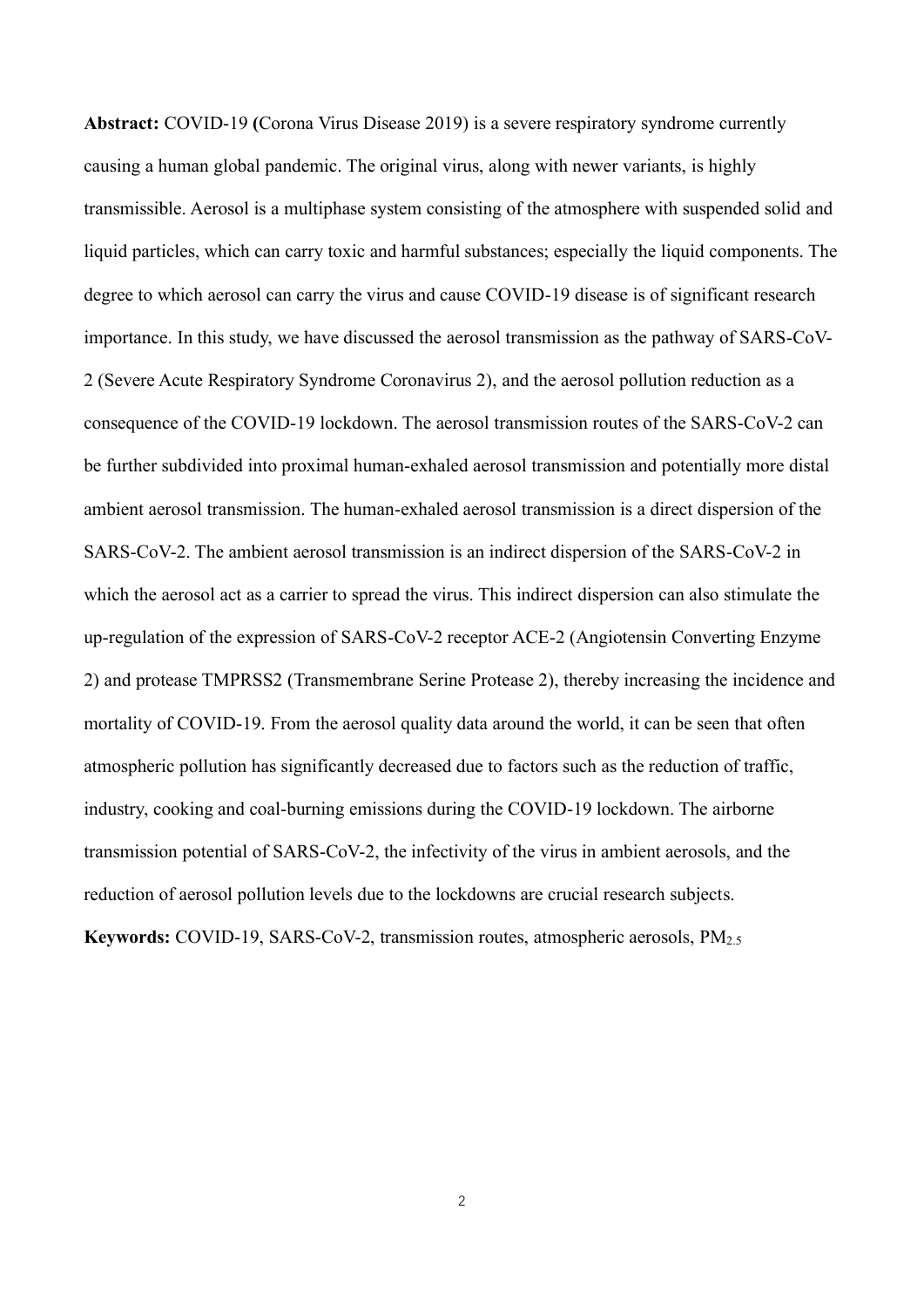# **1. Introduction**

COVID-19 (Corona Virus Disease 2019) is another infectious disease caused by coronavirus following MERS (Middle East Respiratory Syndrome) and SARS (Severe Acute Respiratory Syndrome). The number and speed of COVID-19 infections significantly exceed those of MERS and SARS (Gautam et al., 2020; Javed et al., 2020). The virus that causes COVID-19 is named SARS-CoV-2 (Severe Acute Respiratory Syndrome Coronavirus 2) (Gorbalenya et al., 2020). Since the first confirmed COVID-19 patient was identified on December 12th, 2019, the total number of patients diagnosed in the world has reached 91,293,732 cases by January 12, 2021, especially in the USA (23,143,197 cases) and India (10,479,179 cases) (https://covid19.who.int/), this number is still rapidly rising. In addition to the respiratory disease, SARS-CoV-2 can also cause other clinical symptoms, such as damage to the nervous system (Huang et al., 2020). COVID-19 has high infectivity with treatments being rapidly optimized, and it is typically most dangerous for the elderly (Pagani et al., 2020) or those with underlying health issues. Since SARS-CoV-2 was first identified a number of variants have been found in COVID-19 cases around the world (Weisblum et al., 2020), including the UK and South Africa (Koyama et al., 2020; Tang et al., 2021). Currently, the 501Y.V2 variant is considered to be a more highly transmissible strain due to the rapidity with which it became the dominant circulating genotype in South African over a few weeks (Tegally et al., 2020). Thus, the variants of SARS-CoV-2 further challenged the campaign against the COVID-19 pandemic. Studies have shown that close contact and respiratory droplets can't explain all infections (Tabatabaeizadeh, 2021), and the environmental transmissions have become an important mechanism of COVID-19 spread, such as water (Sunkari et al., 2021), aerosol (Santarpia et al., 2020), and lowtemperature enhanced spread 'cold chain' (Zhang, 2020b). Among these, aerosol transmission is relatively difficult to prevent.

Aerosol is a multiphase system consisting of the atmosphere with suspended solid and liquid particles, which can carry toxic and harmful substances; especially the liquid components (Mao et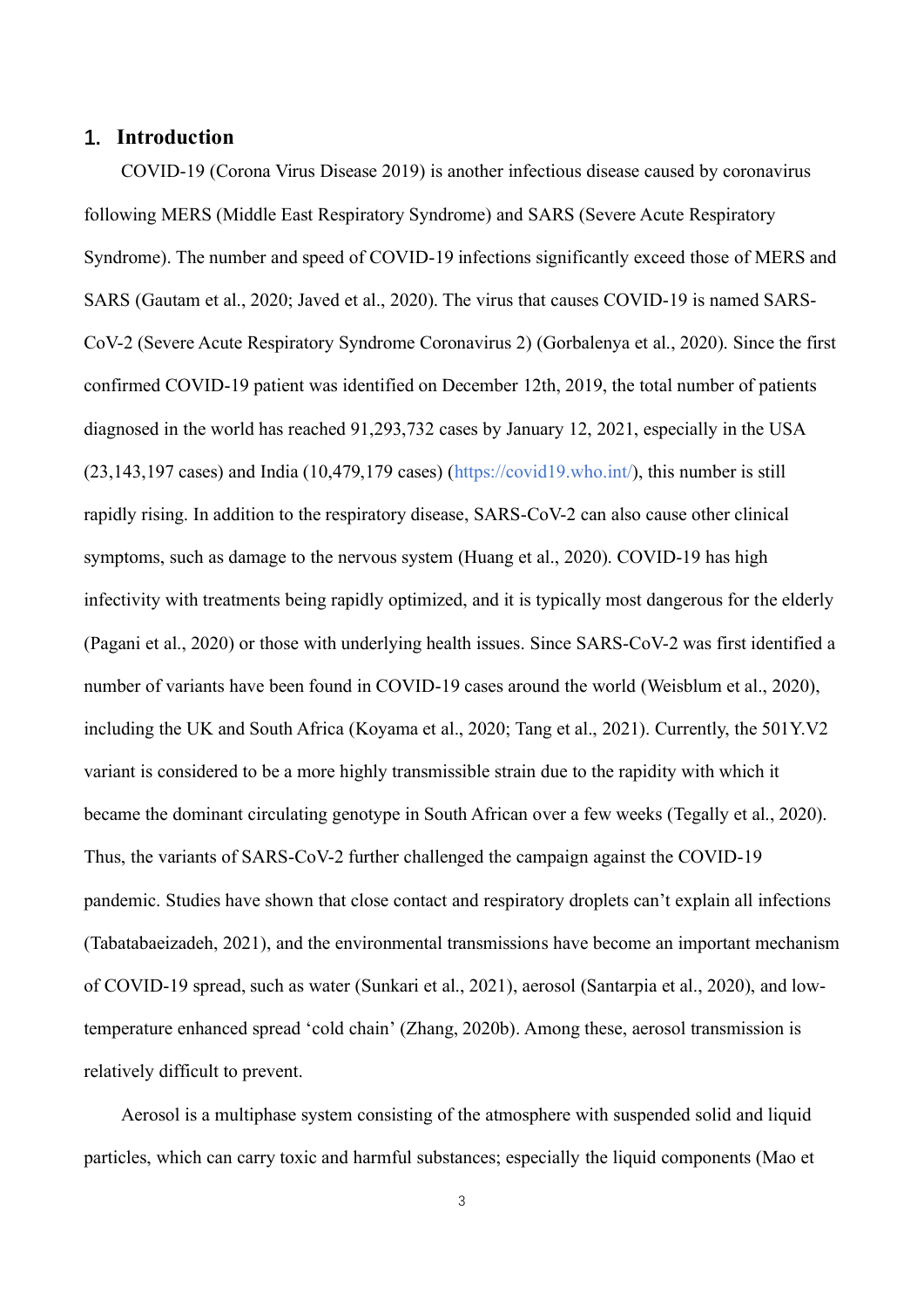al., 2002). According to their aerodynamic diameter, the airborne particles are divided into  $PM_{10}$ , PM2.5, PM1 and nanoparticles (Chen et al., 2020; Boongla et al., 2020). The aerosol is considered potentially harmful to human health as it can contain not only hazardous elements and chemicals (Shao et al., 2006), but also pathogens such as bacteria, fungi, and viruses (Han et al., 2021). Airborne fine particles (PM2.5) are considered of greater health significance with their large surface area and strong adsorption capability (Ding and Zhu, 2003).

In such a severe COVID-19 pandemic, it is essential to study the transmission routes of this virus. According to the National Health Commission of the People's Republic of China, the main transmission routes of SARS-CoV-2 are respiratory droplets and contact transmission, and in a relatively closed environment, long-term exposure to a high concentration of aerosol may cause aerosol transmission [\(www.gov.cn/zhengce/zhengceku/2020-08/19/content\\_5535757.htm\)](http://www.gov.cn/zhengce/zhengceku/2020-08/19/content_5535757.htm). Before the 1930s, it was thought that respiratory infectious diseases could be transmitted by airborne substances, but there was no size division of these substances (Brown and Allison, 1937; Kramer et al., 1939). With the development of aerosol detection technology, more in-depth studies have been undertaken, and droplet transmission has been subdivided into large droplets and small droplets, and the small droplets are classified as aerosol [\(Bourouiba, 2020\)](#page-20-0). This characterization is now widely used, but the critical diameter discriminating between droplets and aerosol is variable, ranging from 5 μm to 10 μm (Bourouiba, 2020). The WHO (World Health Organization) considers 5 μm as the boundary, with the respiratory droplet having a diameter > 5 μm, and respiratory aerosol having a diameter < 5 μm (Tellier et al., 2019). Studies have shown that the large droplets are more easily dropped out of atmospheric suspension, whereas multiphase turbulent buoyant clouds, i.e., the small droplets or aerosol particles contained in a locally humid and warm atmosphere will stay airborne for a longer time (Bourouiba et al., 2014). These aerosol particles will take much longer to be removed from the atmosphere (Scharfman et al., 2016), and therefore have a greater potential to spread the virus. In addition to direct virus aerosol transmission, some virus-containing substances in the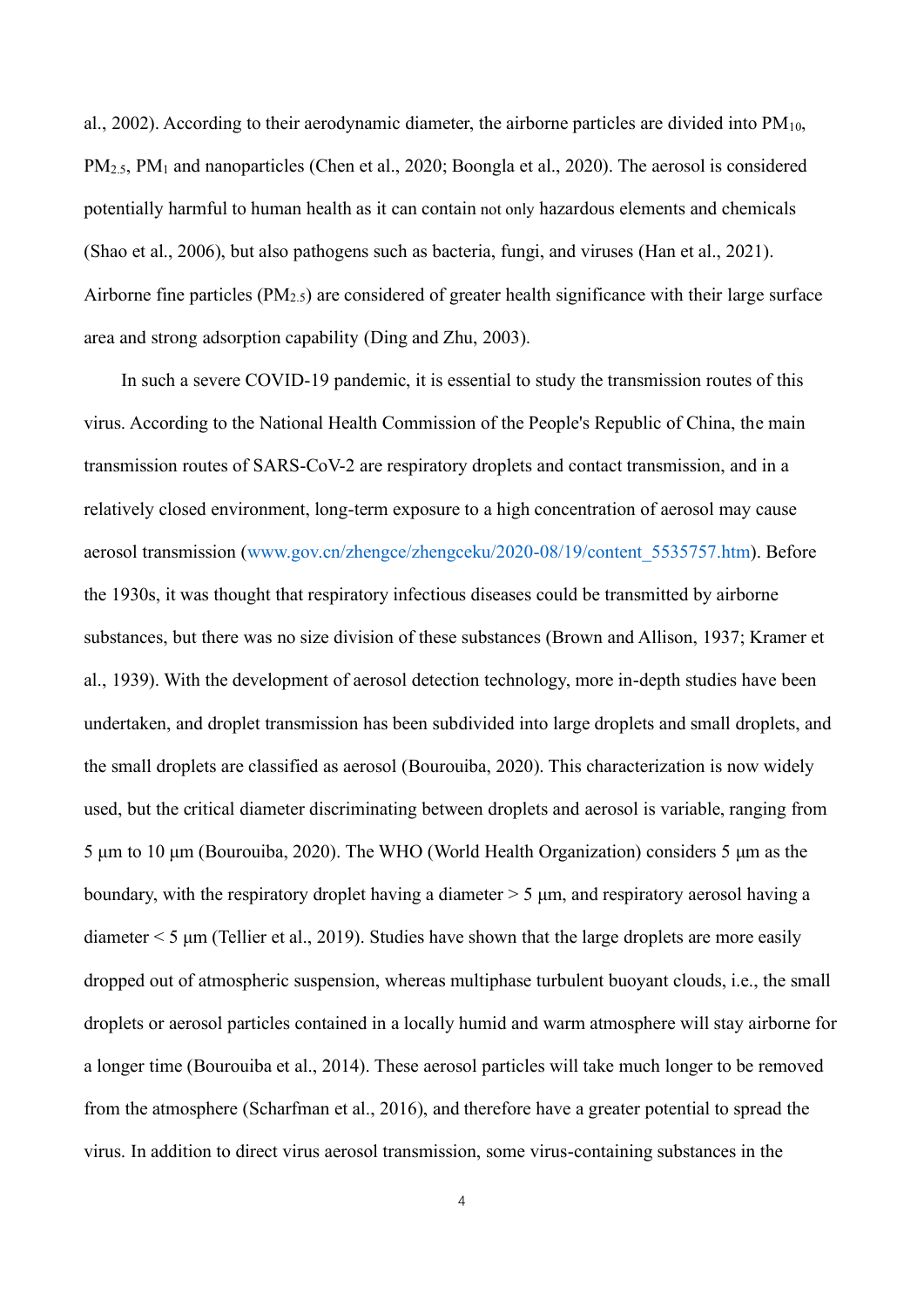environment can generate aerosols for further transmission. For example, SARS-CoV-2 has been detected in feces and urine (Du et al., 2020; Perchetti et al., 2020), potentially allowing aerosol transmission caused by poor hygiene and practices with human excrement.

The meteorological factors such as temperature and humidity have impacts on transmission of COVID-19. It is generally accepted that a higher temperature would inactivate SARS-CoV-2 (Guo et al., 2021; Notari, 2021) and a higher humidity is associated with spreading SARS-CoV-2 (Ratnesar-Shumate et al., 2020; Crema, 2021; Fernandez-Raga et al., 2021) although there are very few cases which showed the opposite result (Ma et al., 2020). The uncertainty exists about the influence of temperature and humidity on the propagation of COVID-19, which requires more systematic investigation.

 In response to the COVID-19 emergency, many countries over all the world in an attempt to curb the spread of the infection have introduced a range of social-distancing measures including shutdowns and traffic restrictions. Emission control measures initiated and enforced due to major events can have a significant effect on reducing ambient aerosol pollution. For example, after the 2008 Olympic Games and the APEC meeting and, particulate pollutant levels have been reduced (Guo et al., 2016). Air quality has also been significantly improved in Beijing in response to intensified control strategies over 2013–2019 (Shao et al., 2019; Chang et al., 2019; Li et al., 2020d). It is expected that the unprecedented pandemic lockdowns could have a considerable impact on ambient aerosol pollution.

Although some phenomena demonstrate that there are mutual relationships between SARS-CoV-2 and aerosols, the nature of these complicated relationships remains unclear. In order to provide a framework for future prevention strategies, it is necessary to study the relationship between SARS-CoV-2 and aerosols. In this review, we have considered the multiple pathways and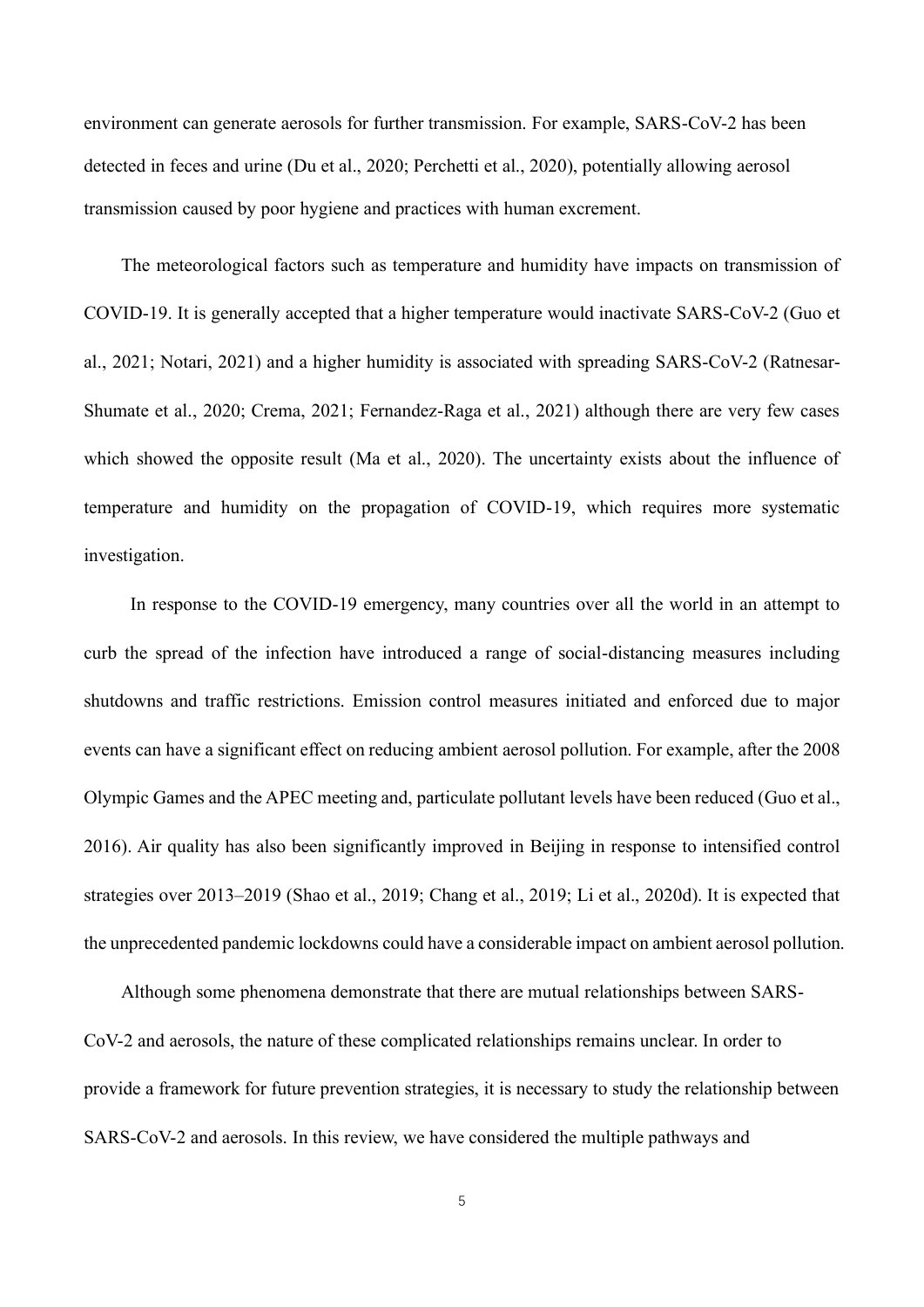mechanisms of aerosol on the transmission of SARS-CoV-2, as well as the possible changes to aerosol pollution as a consequence of the COVID -19 lockdowns. Along with the airborne transmission potential of SARS-CoV-2, the infectivity of the virus in ambient aerosols requires further research.

The relationship between aerosol and COVID-19 can be divided into two aspects (Figure 1). One is that SARS-CoV-2 spreads through aerosol. The other is that aerosol pollution decreased during COVID-19 lockdown. The aerosol exhaled by the COVID-19 patients can directly transmit the virus. Ambient aerosols affect the transmission of SARS-CoV-2 in two ways. One way is that ambient aerosols act as virus vectors indirectly; the other way is that ambient aerosols can stimulate the expression of SARS-CoV-2 receptor and protease, and increase the binding site of SARS-CoV-2, thus increasing the morbidity and mortality of COVID-19. As a result of the prevention and control measures during the lockdown, coupled with the self-constraint of people, human activities have been greatly reduced, which leads to a great decrease of the mass concentration of ambient aerosols.

#### **2. Influence of human-exhaled aerosol on the transmission of COVID-19**

#### **2.1 Airborne transmission characteristics of the human-exhaled aerosol**

The aerosol produced by sneezing and coughing can travel for 7-8 m (Bourouiba, 2020). In a simulation test of a Laryngo-Tracheal Mucosal Atomization Device, which enables clinicians to deliver a fine mist of atomized medication across the mucosa membrane, the upper airways and beyond the vocal cords, the aerosol produced appeared on doctors' necks, face, hands, arms, goggles, masks, and protective clothing, and also around the operating room (Endersby et al., 2020). Studies have shown that when people sneeze or cough, the droplets larger than 10 μm will sediment nearby, pollute that environment, and risk direct and indirect transmission of the virus, whereas the droplets smaller than 10 μm when leaving the airway will become droplet nuclei or aerosols [\(Bourouiba,](#page-20-0)  [2020\)](#page-20-0). These aerosols can stay airborne in the atmosphere much longer (Bourouiba, 2020), and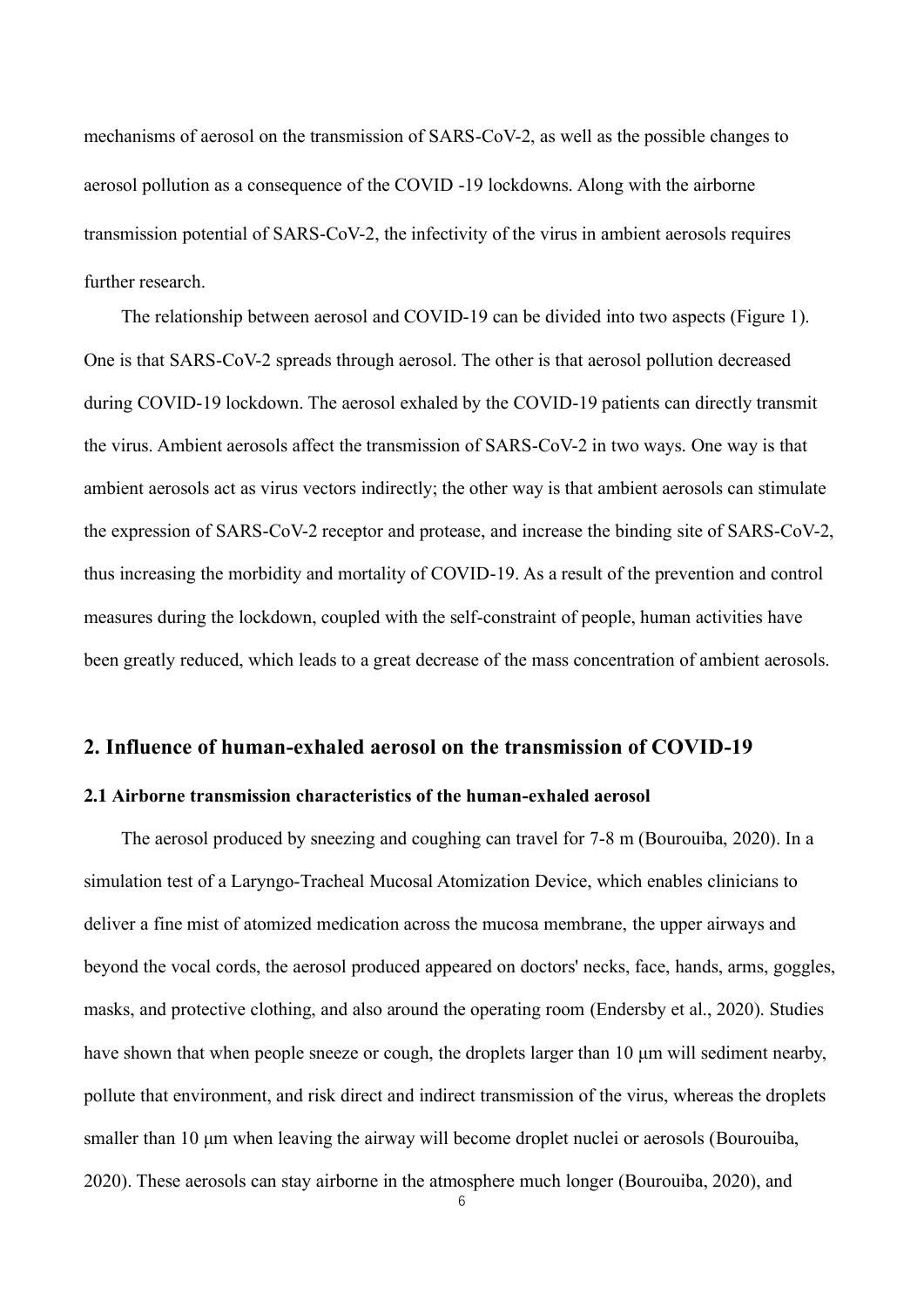aerosol particles with an aerodynamic diameter less than 2.5 μm can enter the alveoli directly (Feng et al., 2020). When compared with the nasal cavity and trachea, when the virus accumulates in alveoli, small doses can cause infection (Lindsley et al., 2010). In contrast to sneezing or coughing that can produce a large amount of aerosol, breathing and speaking can produce finer particles (< 1.5 μm) (Asadi et al., 2019), and these smaller aerosol particles can travel further in the air (Lindsley et al., 2014).

#### **2.2 Evidence of human-exhaled aerosol containing SARS-CoV-2**

The particle sizes of exhaled aerosol produced by COVID-19 patients during speaking and coughing ranged from  $\leq 0.25$   $\mu$ m (submicron) to about 10  $\mu$ m, which has been shown to contain SARS-CoV-2 RNA and has the ability to transmit the virus in the air (Zou et al., 2020). Both symptomatic and asymptomatic patients have high SARS-CoV-2 viral load in their nasopharynx and trachea (Baggio et al., 2020), which provides the required conditions for exhaled aerosols to carry the virus. There are conflicting evidences for airborne transmission of SARS-CoV-2 (Falahi and Kenarkoohi, 2020). A study has detected SARS-CoV-2 virus RNA on the surface of an air vent, room air and corridor air in a COVID-19 ward (no patient cough was observed during sampling), and it is found that 63.2% of the samples were positive for SARS-CoV-2, and the concentration level reached 2420 RNA copies /  $m<sup>3</sup>$  (Santarpia et al., 2020). The presence of SARS-CoV-2 in aerosols was also monitored in the hospital environment, which accounted for 285-1130 RNA copies/m<sup>3</sup> (Zhang et al., 2020a). The viruses have also been detected in the samples collected on the surface and in the air of buses and subway trains (Moreno et al., 2020), and on the surface of an ICU ventilator (Ong et al., 2020)

Some medical procedures are more likely to produce human-exhaled aerosols. In March 2020, Public Health England defined AGP (Aerosol Generation Procedure) in the medical processes, such as intubation, dental surgery, high flow nasal oxygen and other related procedures (Simonds, 2020).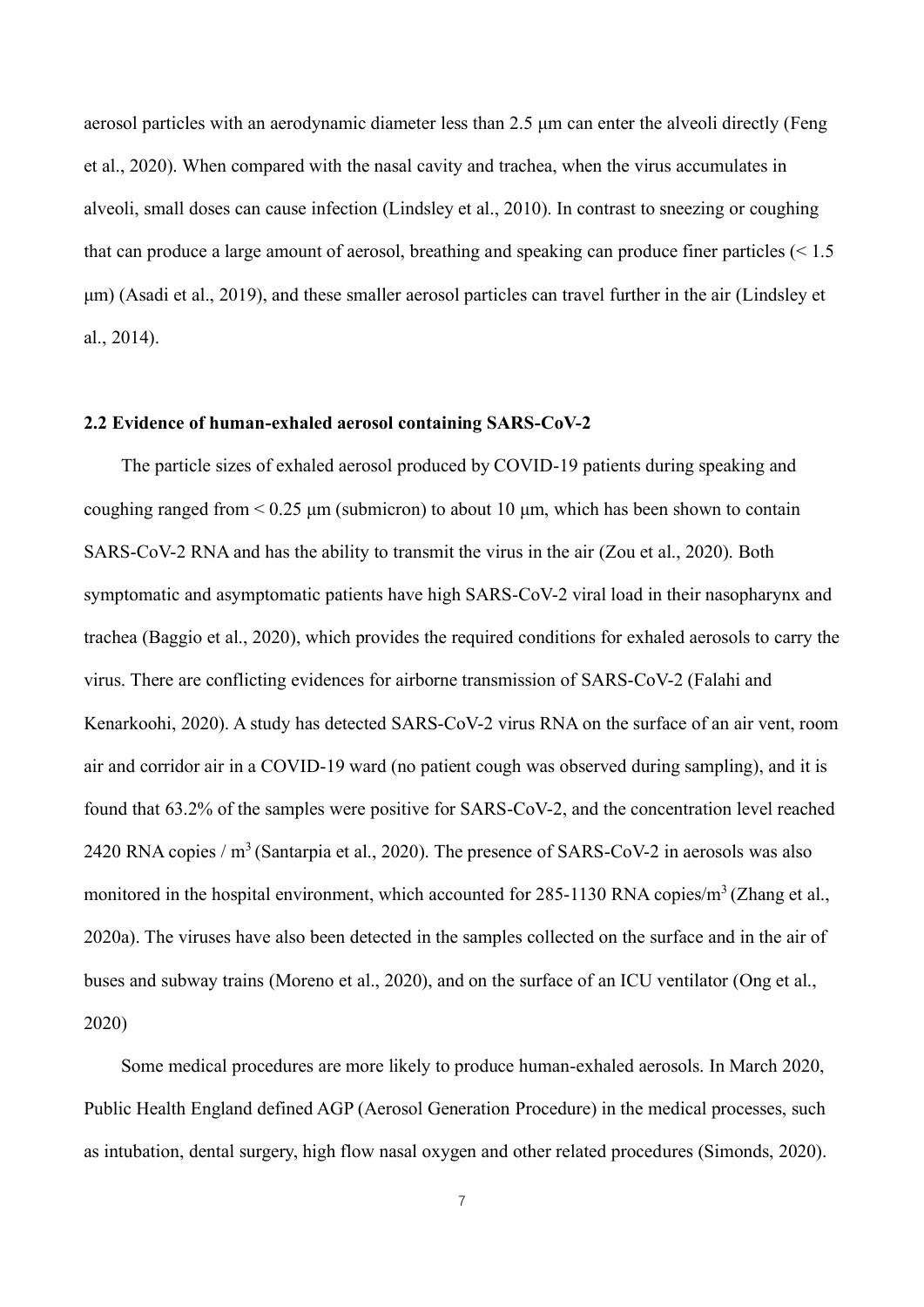Transnasal drill and cautery use is associated with the production of the aerosol in the range of 1 to 10 um under endonasal procedures (Workman et al., 2020). The SARS-CoV-2 has been detected in the submicron and ultra-micron aerosol of two hospitals in Wuhan (Liu et al., 2020c).

SARS-CoV-2 RNA appeared inside the air conditioner and the air samplers, or on object surfaces more than 2m away from patients, within only 20 minutes after the patients registered into the ward (Santarpia et al., 2020), which shows that the airflow can take the virus aerosol particles from the patient bed to the edge of the room by ventilation. A full-scale test by (Ai et al., 2019) has revealed the transmission characteristics of the exhaled aerosol in the air and they have shown that people near the virus carriers have a relatively high exposure risk, especially those facing the infectious person. All these studies indicate that the SARS-CoV-2 infection may occur within a very short period after exposure to the COVID-19 patients.

In summary, when compared with the large droplets, the human-exhaled aerosol has a stronger diffusion ability, and similarly, the aerosols carrying SARS-CoV-2 produced by COVID-19 patients have a higher transmissibility. In addition to the contact transmission and closed airborne transmission, SARS-CoV-2 may also be transmitted by aerosols in ventilation systems. The possibility of long-distance aerosol transmission needs further and urgent epidemiological and experimental studies. Aerosols carrying SARS-CoV-2 are likely to be produced in the common treatments of cardiopulmonary, oral and airway diseases. Hospitals are densely populated environments, where strict protective measures must be implemented to ensure the safety of medical staff and other personnel.

#### **2.3 Similarity of air transmission of SARS-CoV-2 and other viruses**

Phylogenetic analysis revealed that SARS-CoV-2 and SARS-CoV (Severe Acute Respiratory Syndrome Coronavirus) are both in the subgenus *Sarbecovirus* of the genus *Betacoronavirusare* (Lu et al., 2020), and therefore SARS-CoV-2 is similar to the SARS-CoV in terms of gene sequence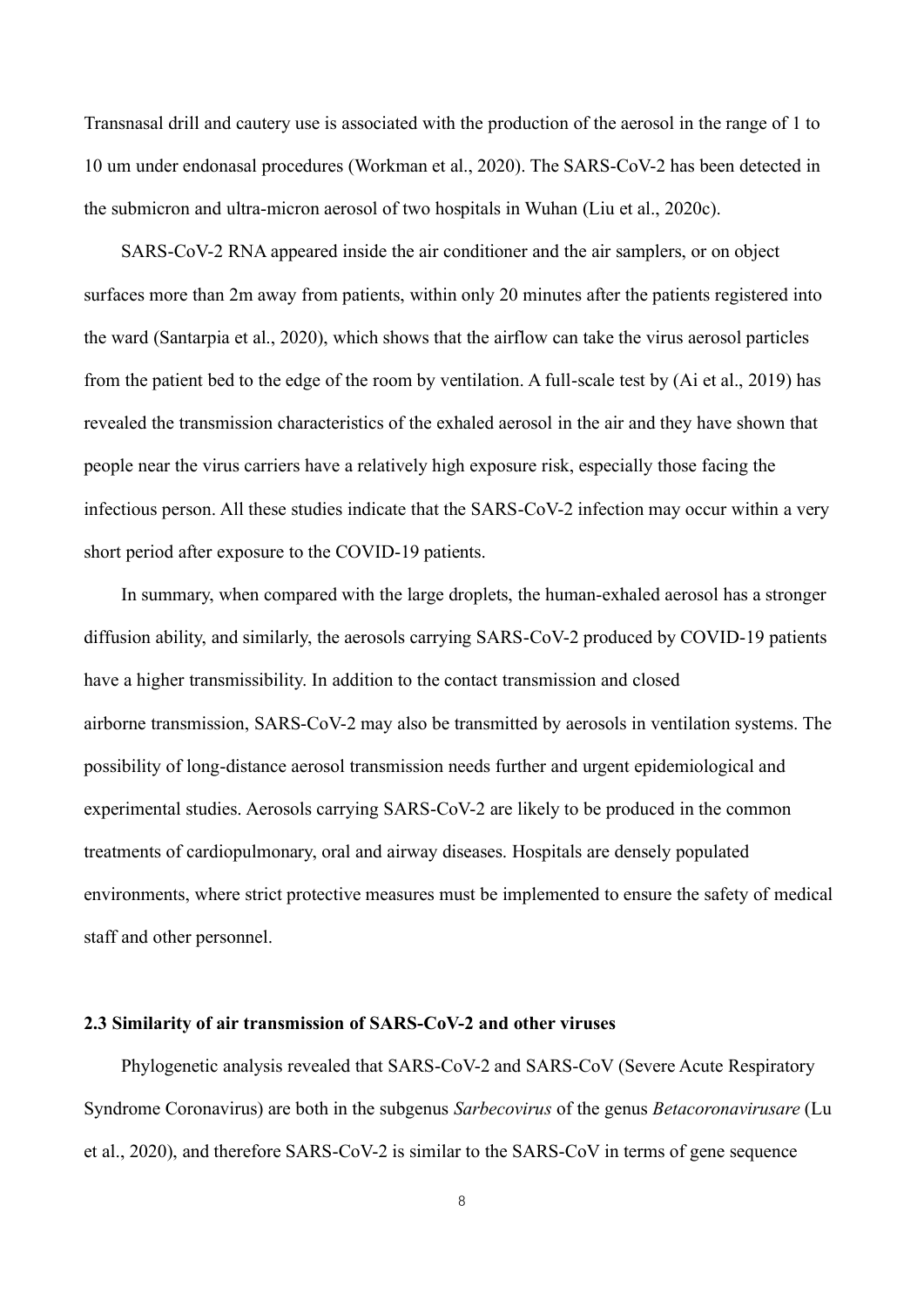homology (Gorbalenya et al., 2020). On February 11th, 2020, ICTV (International Committee on Taxonomy of Viruses) stated that CSG (Coronaviridae Study Group) has recognized SARS-CoV-2 as a sister clade to SARS-CoV (Gorbalenya et al., 2020; Liu et al., 2020a). In terms of structure and function, both of them are the coronavirus associated with severe acute respiratory syndrome, and they are homologous RNA viruses that can cause human pneumonia.

Table 1 provides some comparisons between SARS-CoV-2 and SARS-CoV, which illustrates our understanding of the transmission mechanism, prevention, and treatment of COVID-19. As shown in Table 1, SARS-CoV-2 and SARS-CoV belong to the same genera *Betacoronavirus*. Both have similar diameters, with the size of SARS-CoV-2 being 65 -125 nm, and the size of SARS-CoV being 80-120 nm (Shereen et al., 2020). The host cell receptors of both SARS-CoV-2 and SARS-CoV are the ACE-2 protein, but the affinity between SARS-CoV-2 and receptor protein is higher which would facilitate a relatively fast transmission of corresponding diseases (Giron et al., 2020). van Doremalen et al. (2020) have established an experimental environment to test the stability of SARS-CoV-2 and SARS-CoV, and they have found that the survival time (aerosol half-life) of the two viruses in the air after artificial aerosolizing was similar, but the retention time of SARS-CoV-2 on the surfaces of objects was relatively longer, which increased the risk of resuspension. SARS-CoV has the known ability for airborne transmission and this virus was found in an air sampler 5 feet (1.52 m) away from the patient (Booth et al., 2005). SARS-CoV can also be transmitted between buildings (Yu et al., 2004) and aircraft passengers (Olsen et al., 2003). A study on a hospital in Beijing suggested that nosocomial, hospital-derived, infection could be the main cause of the early prevalence of SARS in the hospital (He et al., 2003).

Other coronaviruses and common viruses can also have the ability of aerosol transmission. Studies on the human coronavirus 229E (a common cold virus) have shown that the experimental virus-carrying aerosol can persist at 20°C and 50% relative humidity for 6 days (Ijaz et al., 1985). Influenza patients emit aerosol particles containing the influenza virus when they are coughing, and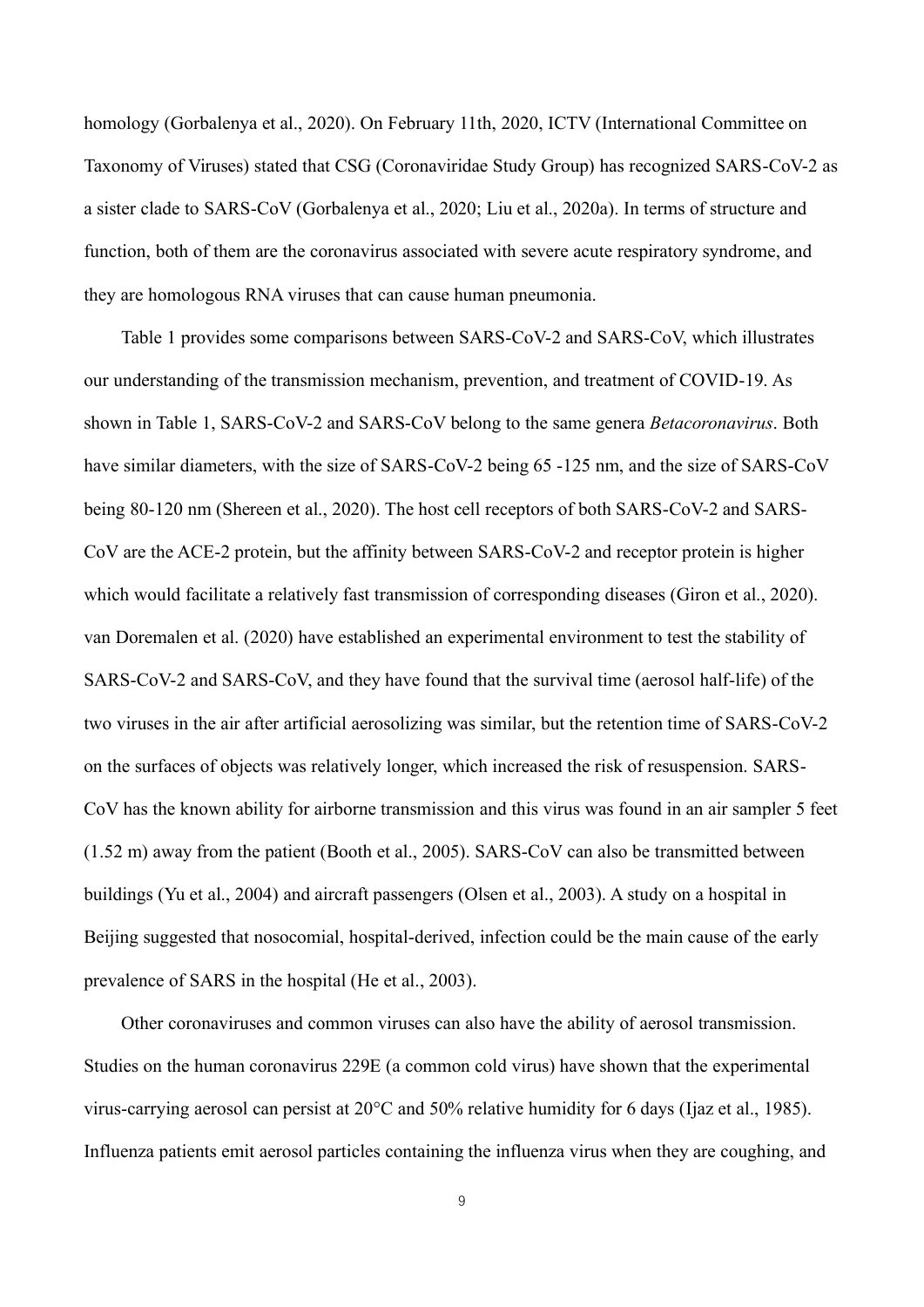most of the virus RNA is incorporated into the particles within the respiratory size range (Lindsley et al., 2010). In seasonal influenza transmission, a large number of virus copies were detected in fine aerosol particles (Milton et al., 2013).

In summary, there are similarities between SARS-CoV-2 and SARS-CoV in gene sequence and stability. The SARS-CoV-2 virus, other coronaviruses and common viruses also have aerosol transmission capacity. SARS-CoV-2 can be directly transmitted through human-exhaled aerosol. In future prevention and control research, the characteristics of SARS-CoV and other viruses, especially their airborne transmission potential needs to be further elucidated.

#### **3. Influence of ambient aerosols on the transmission of COVID-19**

#### **3.1 Epidemiological relationship between ambient aerosol and COVID-19**

Long-term exposure to poor air quality can cause arrange of diseases (Guo et al., 2016). Epidemiological and *in-vitro* experimental evidence shows that aerosol pollution exposure has a positive correlation with respiratory diseases, such as COPD (Chronic Obstructive Pulmonary Disease), asthma (Kesic et al., 2012), ILI (Influenza Like Ill) (Su et al., 2019), ALI (Acute Lung Injury) (Li et al., 2019) and SARS (Yao et al., 2020).

Since the outbreak of COVID-19, scholars in many parts of the world, including Europe, North America and Asia, have undertaken studies on the epidemiological relationship between air pollution indicators and COVID-19. Konstantinoudis et al. (2020) used high-resolution hierarchical spatial analysis to investigate 38573 cases of COVID-19 deaths in 32844 small areas in England as of June 30th, 2020 and used the Bayesian hierarchical model to quantify the impact of air pollution. The results showed that the mortality of COVID-19 would increase by 1% for every  $1\mu g/m^3$  increase of NO2 and PM2.5. The COVID-19 cases in Germany from February 24th to July 2nd, 2020 have been examined by correlation analysis and WTC (Wavelet Transform Coherence), and it has been found that the concentrations of  $PM_{2.5}$ ,  $O_3$ , and  $NO_2$  were significantly associated with the prevalence of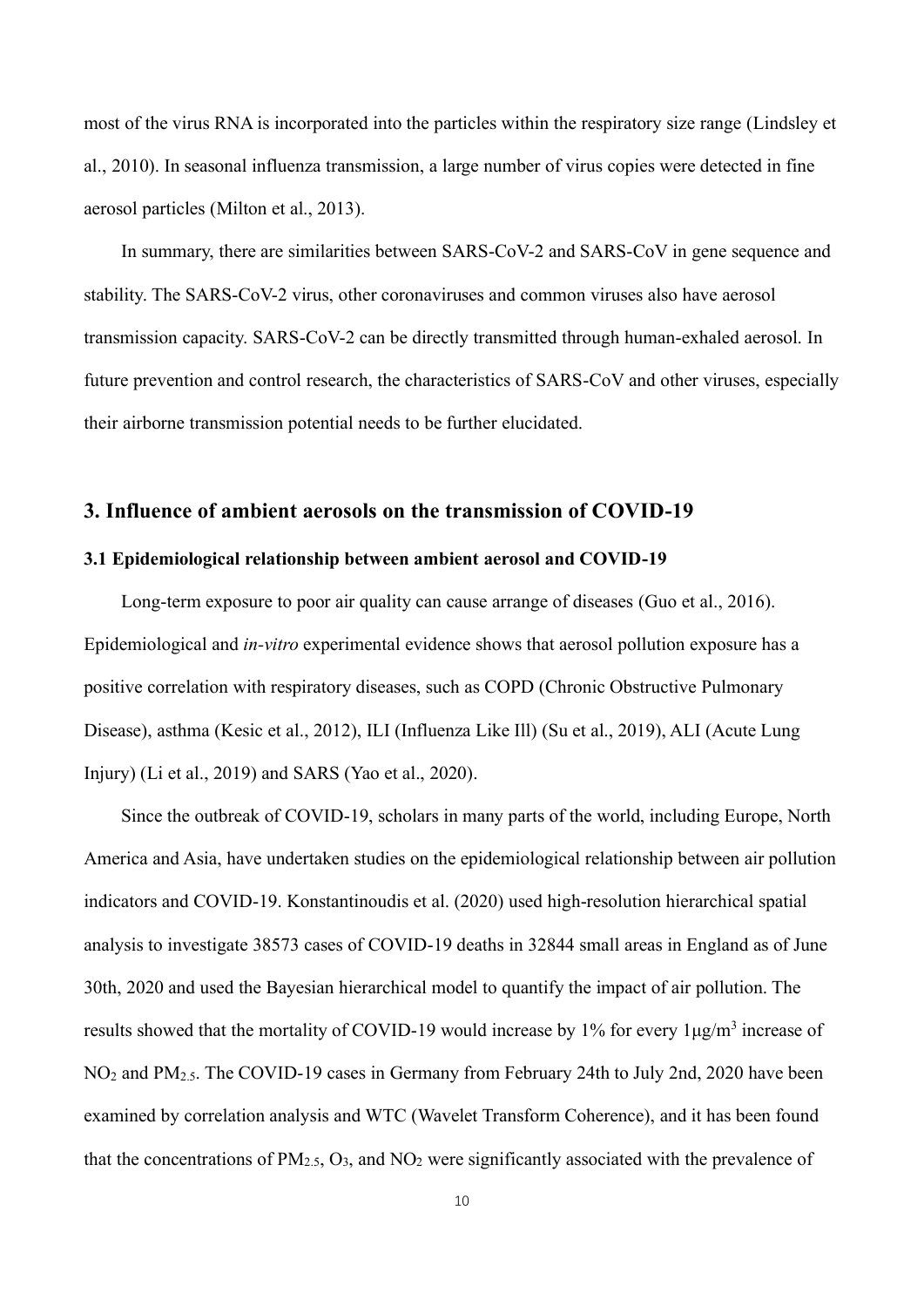COVID-19 (Bilal et al., 2020). The data from 55 Italian regional samples, as of April 7th, 2020 showed that the rapid spread of COVID-19 in northern Italy was highly correlated with local air pollution (Coccia, 2020). In northern Italy, the geographical factors of the local mountains and the high densities of factories and transportation were the main causes of  $PM_{2.5}$ ,  $PM_{10}$ ,  $NO_2$  and  $O_3$ pollution, which mirrored the higher occurrence frequency and severity of COVID-19 (Daniele and Francesco, 2020). Milan, located in the Po Valley Basin, is a recognized hot spot of aerosol pollution. Through comprehensive time series analysis, Zoran et al. [\(2020\)](#page-28-0) found that the  $PM_{2.5}$  and  $PM_{10}$  in the metropolitan area of Milan from January 1st to April 30th, 2020 were significantly positively related with the prevalence of COVID-19. The association between air quality indicators and COVID-19 cases in California was analyzed using the Spearman and Kendall correlation test, and the results indicated that ambient pollutants including the mass concentrations of  $PM_{10}$ ,  $PM_{2.5}$ ,  $SO_2$ , and NO2 were negatively correlated with the prevalence of COVID-19 and only the CO concertation showed a positive correlation with the COVID-19 (Bashir et al., 2020). In another study in California, the time-series analysis revealed that, in addition to the CO and O3, the concentration of PM<sub>2.5</sub> was also positively correlated with increases in the incidence and mortality of COVID-19 (Meo et al., 2021). A national cross-sectional study was conducted on more than 3000 counties (98% of the population) in the United States, and the results showed that the increase of  $PM_{2.5}$  by only 1μg/m<sup>3</sup> was associated with an 8% increase in the mortality rate of COVID-19 (Wu et al., 2020).

Air pollution and meteorological data have been collected from January 25th to April 7th, 2020 in Wuhan, China, and Pearson and Poisson regression models have been used to study the relationship between COVID-19 mortality and each risk factor; this research concluded that  $PM_{2.5}$ was the only pollutant with positive correlation with COVID-19 mortality (Jiang and Xu, 2020).

A longitudinal cohort study of 6529 patients from 28 urban areas of Japan has been conducted, and the results showed that short-term exposure to the suspended particulates may affect respiratory tract infection caused by SARS-CoV-2 (Azuma et al., 2020). The outpatient data of 21 Japanese

11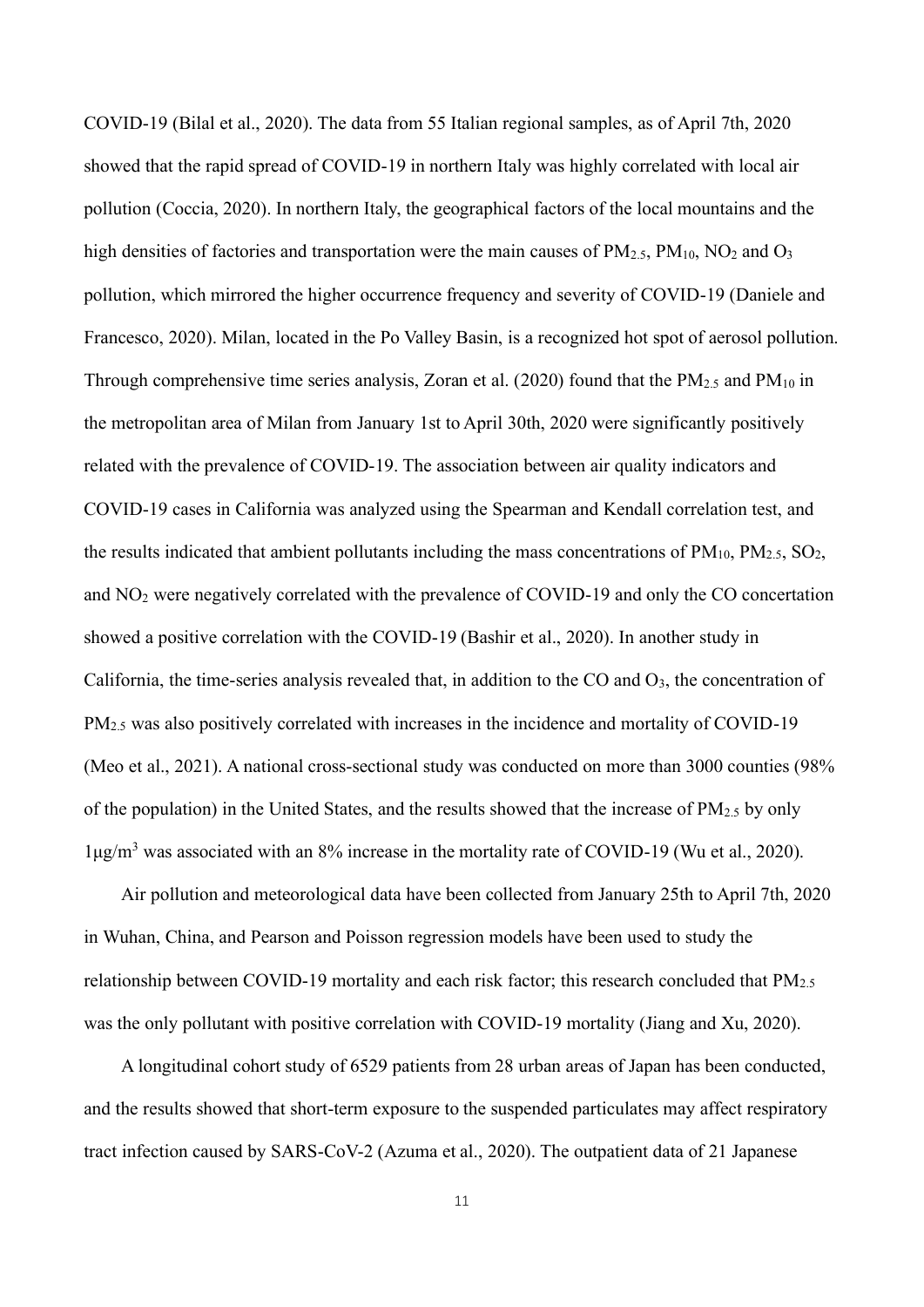cities demonstrated a delayed association between PM2.5 and cardiopulmonary examination (Seposo et al., 2020).

The positive association between aerosol and confirmed cases or deaths of COVID-19 in Zhu et al. (2020) has been questioned for lack of the study of population density (Copiello and Grillenzoni, 2020). Therefore, when we analyze the relationships between the concentrations of airborne particles and the confirmed cases or deaths of COVID-19, we shouldn't ignore the impacts from population density. The data of Bashir et al. (2020) showed the concentration of PM2.5, had a negative correlation with prevalence of COVID-19, while the study by Meo (2021) revealed a positive correlation between these two parameters. Therefore, the use of Spearman and Kendall correlation tests may not give a solid evidence, some of the associations resulted from the correlation analysis may still need to have proof from other parameters.

The results described above have been summarized in Table 2, and most of these studies have supported the hypothesis that poor air quality increases the prevalence and mortality of COVID-19. In particular, a positive relationship has been observed between PM2.5 and COVID-19 morbidity or mortality. The consistently positive significant correlation provides further evidence that long-term exposure to relatively high concentrations of ambient aerosols is responsible for the increased transmission and pathogenicity of SARS-CoV-2 in the relevant population. Table 2 also showed the positive correlation between most gaseous pollutants and COVID-19.  $NO_2$ ,  $SO_2$ ,  $O_3$  and CO may play important roles in two possible ways; one is that exposure to high levels of gaseous pollutants can cause inflammation of the airways to affect lung function and respiratory symptoms (Huang and Brown, 2021), and the other is that the secondary reaction between aerosols and gaseous pollutants will be strengthened at lower temperature and higher relative humidity condition (Ding et al., 2021), which can enhance the harm of aerosols.

It is important to study the relationship between air pollution and human health in order to help policy-makers to formulate positive strategies to reduce the pollution of ambient aerosols, especially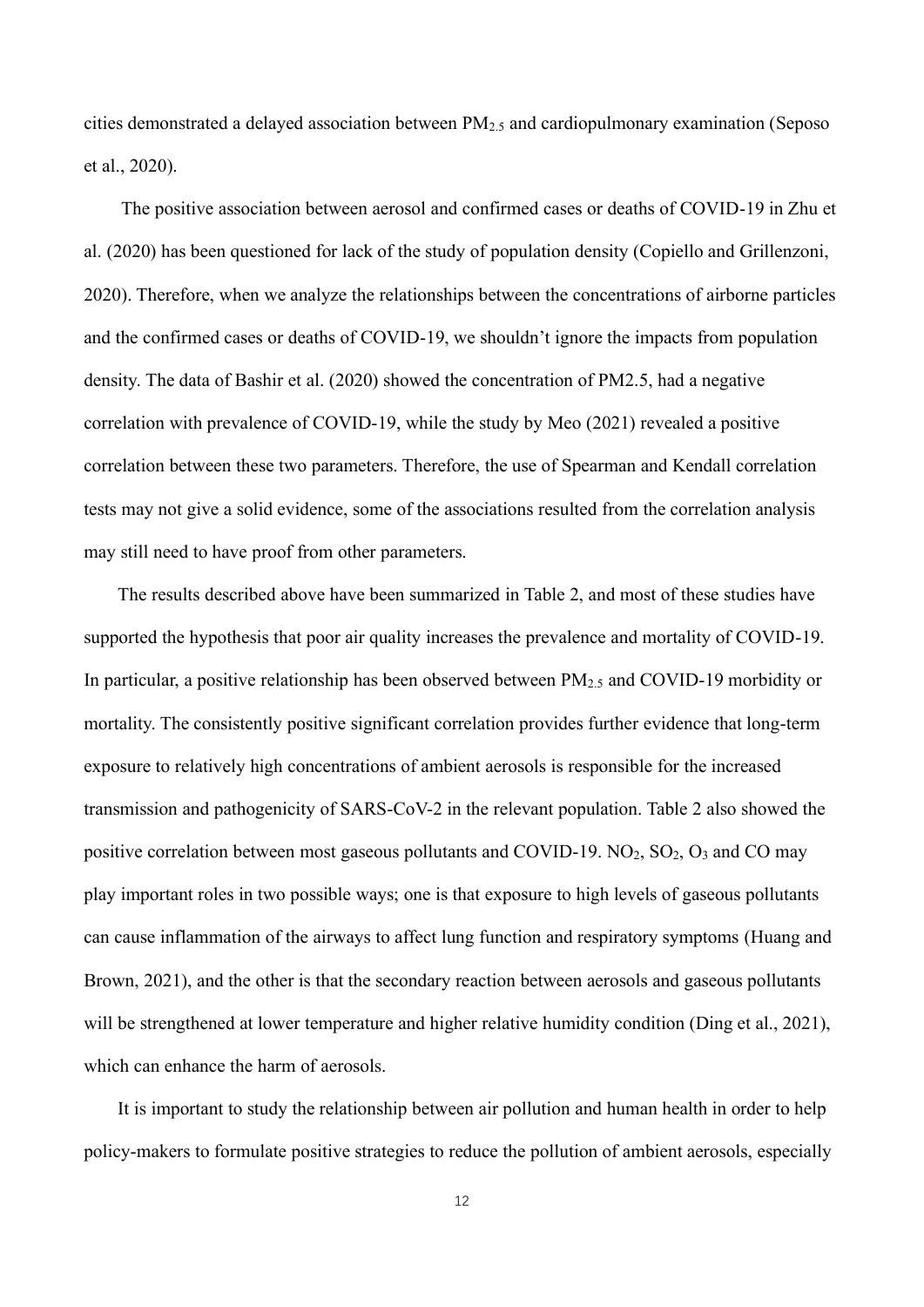PM<sub>2.5</sub>, which would help to alleviate the rapid spread of COVID-19 and, potentially, to decrease the spread of epidemic viruses and diseases in the future.

#### **3.2 Mechanism of ambient aerosol affecting COVID-19 diffusion**

#### **3.2.1 Ambient aerosols play a role as the carrier of SARS-CoV-2**

SARS-CoV-2 may enter the human body through aerosol; not only long-term but also short-term exposure will have a great adverse impact on the human immune system (Zoran et al., 2020). Although the atmospheric processes experienced by the aerosol particles after release from the human body could, to some extent, cause severe damage to SARS-CoV-2 (Zhen et al., 2013), SARS-CoV-2 can survive in aerosols for 3 hours, and can survive on the surfaces of other contact materials for even longer times, i.e. copper  $(3.4 \text{ hours}) <$  cardboard  $(8.45 \text{ hours}) <$  stainless steel  $(13.1 \text{ hours}) <$ plastic (15.9 hours) (van Doremalen et al., 2020). Under certain conditions, viruses on the surface of objects and in water can resuspend into the air and combine with existing aerosols (Ravi et al., 2020).

Ambient aerosols play a carrier or enhancement role for SARS-CoV-2 (Martelletti and Martelletti, 2020). The morbidity and mortality of COVID-19 are related to air pollution emission sources. In addition to humans as the source of ambient aerosol transmission, TSDF (hazardous waste treatment, storage and disposal facilities) and RMP (Risk Management Plan) sites are potential air pollution sources (Hendryx and Luo, 2020; Tung et al., 2021). Under certain conditions, ambient aerosols, such as water-borne aerosols, can provide favorable surfaces for the adsorption of organic molecules and viruses, and facilitate higher transmission rate under certain ambient conditions (Manoj et al., 2020). Polluted water can be a source of viruses, and aerosols from this source can carry a variety of viruses, leading to a higher exposure rate for residents living around the contaminated area (Rocha-Melogno et al., 2020). In Australia, SARS-CoV-2 was detected in a wastewater treatment plant (Ahmed et al., 2020).

Fecal-oral transmission could be an additional route for SARS-CoV-2 spread. After the virus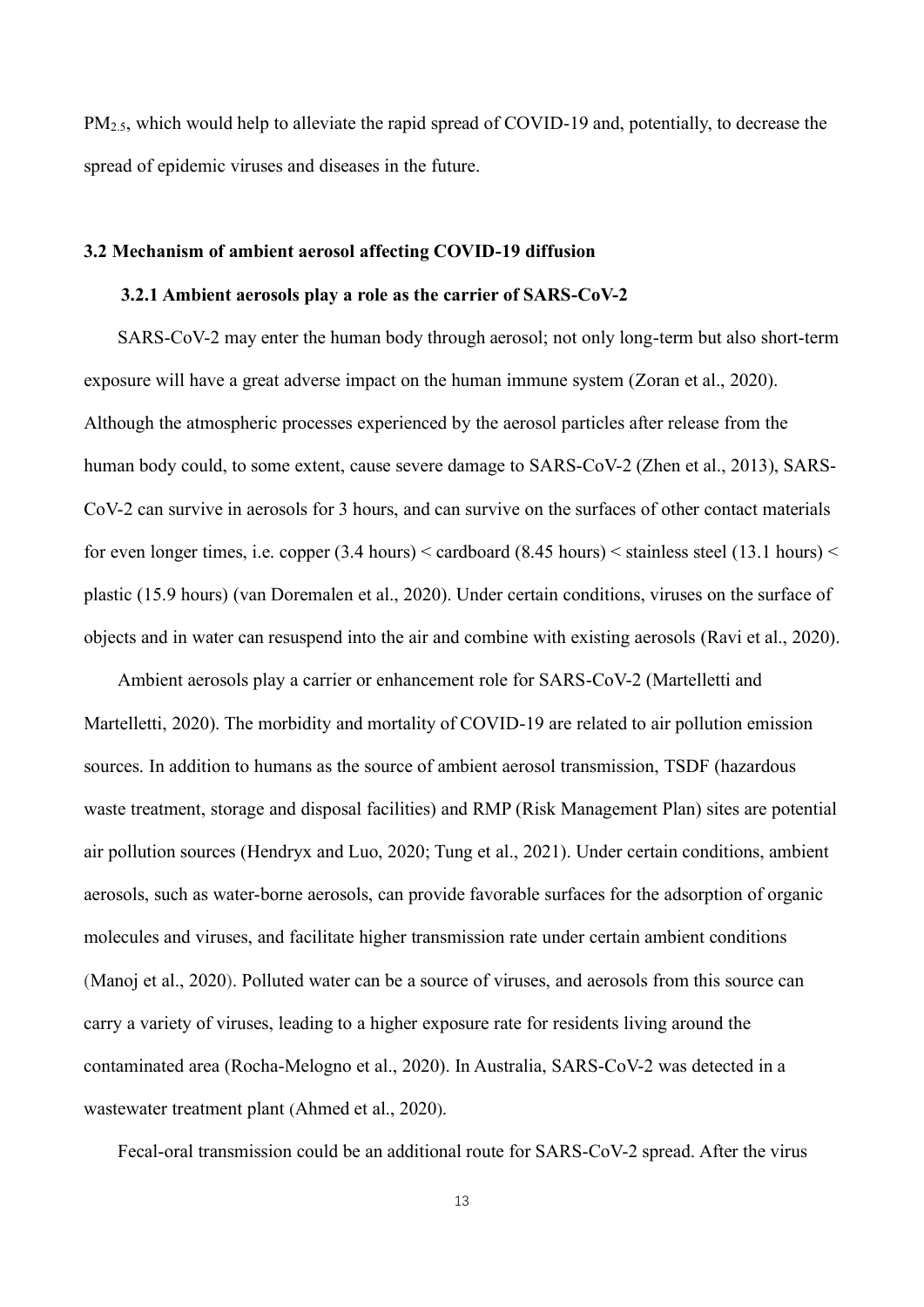enters the body, the virus-specific RNA and protein are synthesized to assemble new viruses, which are then released into the gastrointestinal tract, and finally expelled from the body (Xiao et al., 2020b), so the feces of COVID-19 patients have a high viral load (Xiao et al., 2020a). Aerosols in sanitary pipeline systems can carry viruses, resulting in a higher-risk of infection (Gormley et al., 2017). It is postulated that there is a risk of SARS-CoV-2 infection through aerosol when using contaminated toilets (Wang et al., 2020b). Since fecal aerosol transmission may have caused the community outbreak of COVID-19 in high-rise buildings (Kang et al., 2020), understanding the transmission routes of aerosol-related sewage and fecal sources may be important for reducing the spread of COVID-19, especially in developing countries.

The described evidence above shows that SARS-CoV-2 can combine with ambient aerosols and enter the human body, but there is little experimental evidence about the combination of the SARS-CoV-2 and aerosols. Whether virus aerosol detected around patients are human-exhaled aerosol or ambient aerosol is worth further experimental verification.

#### **3.2.2 Ambient aerosols can up regulate SARS-CoV-2 receptor and related protease**

Aerosol pollution exposure is associated with various respiratory and cardiovascular diseases (Pun et al., 2017), and one of the mechanisms is the up-regulation of ACE-2 (Angiotensin Converting Enzyme 2) and TMPRSS2 (Transmembrane Serine Protease 2) (Lin et al., 2018). ACE-2 is the main receptor protein of SARS-CoV-2, and the synaptic glycoprotein of the virus has a high affinity for ACE-2 in host cell targets (Vankadari and Wilce, 2020). TMPRSS2 is a protease that can cleave viral spike protein and make it combine with target cells to promote infection (Hayashi et al., 2010). The up-regulation of ACE-2 is a protective mechanism when the respiratory system is exposed to aerosol, which can maintain the dynamic balance of RAS (Renin Angiotensin System) and reduce inflammatory reaction (Ye and Liu, 2020). ACE-2 is abundantly expressed not only in the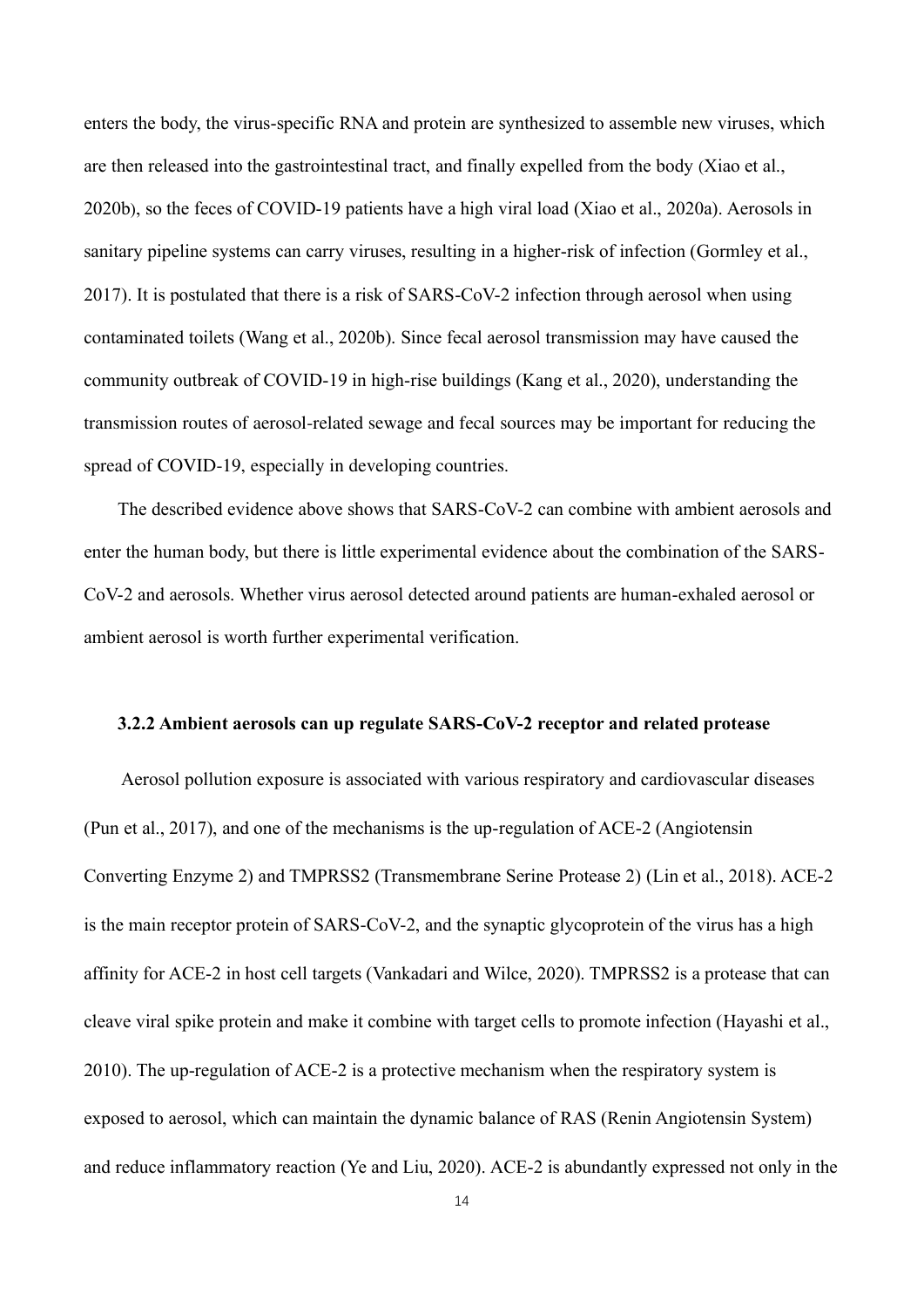lung, but also in the glandular cells of gastric, duodenal, and rectal epithelia of the patients with COVID-19 (Xiao et al., 2020b).

When PM<sub>2.5</sub> invades the human body, ACE-2, as the receptor for SARS-CoV-2 to enter cells, will protect against renin–angiotensin system-induced lung injuries by cleaving Angiotensin II to limit substrate availability in the adverse AEC-Ang II-Ang II receptor 1 axis (Parajuli et al., 2014). Therefore, PM<sub>2.5</sub> can increase the SARS-CoV-2 susceptibility for human body by enhancing the expression of AEC-2 and its cofactor TMPRSS2 (Kim et al., 2020). An in vivo experimental study has confirmed that the expression level of ACE-2 in the lung of experimental mice was significantly increased after being induced by  $PM_{2.5}$  (Lin et al., 2018). Statistical analysis suggests that  $PM_{2.5}$  may be the cause of the overexpression of ACE-2 in human epithelial cell surfaces of the respiratory tract (Paital and Agrawal, 2020). For smokers, a large number of aerosols with a particle size of less than 1 μm will be generated by the process of smoking. After smoking, these aerosols can be suspended in the indoor atmosphere for a long time (Cao et al., 2018), and this would impact the secondhand (passive) smokers who would also show an increase in the expression of ACE-2 in their bronchi (Aliee et al., 2020). Compared with non-smokers, the expression of ACE-2 and TMPRSS2 in smokers and patients with chronic obstructive pulmonary disease (COPD) were significantly upregulated (Sharif-Askari et al., 2020).

Overall, there was a significant correlation between aerosol concentration level, ACE-2 expression, and severity of COVID-19 infection (Paital and Agrawal, 2020). Therefore, the decisionmakers should pay particular attention to the air pollution in areas where COVID-19 is prevalent, and appropriate measures should be implemented in order to reduce this air pollution. Smoking promotes the expression of ACE-2 and TMPRSS2 in the airway. Therefore, during the pandemic, the control of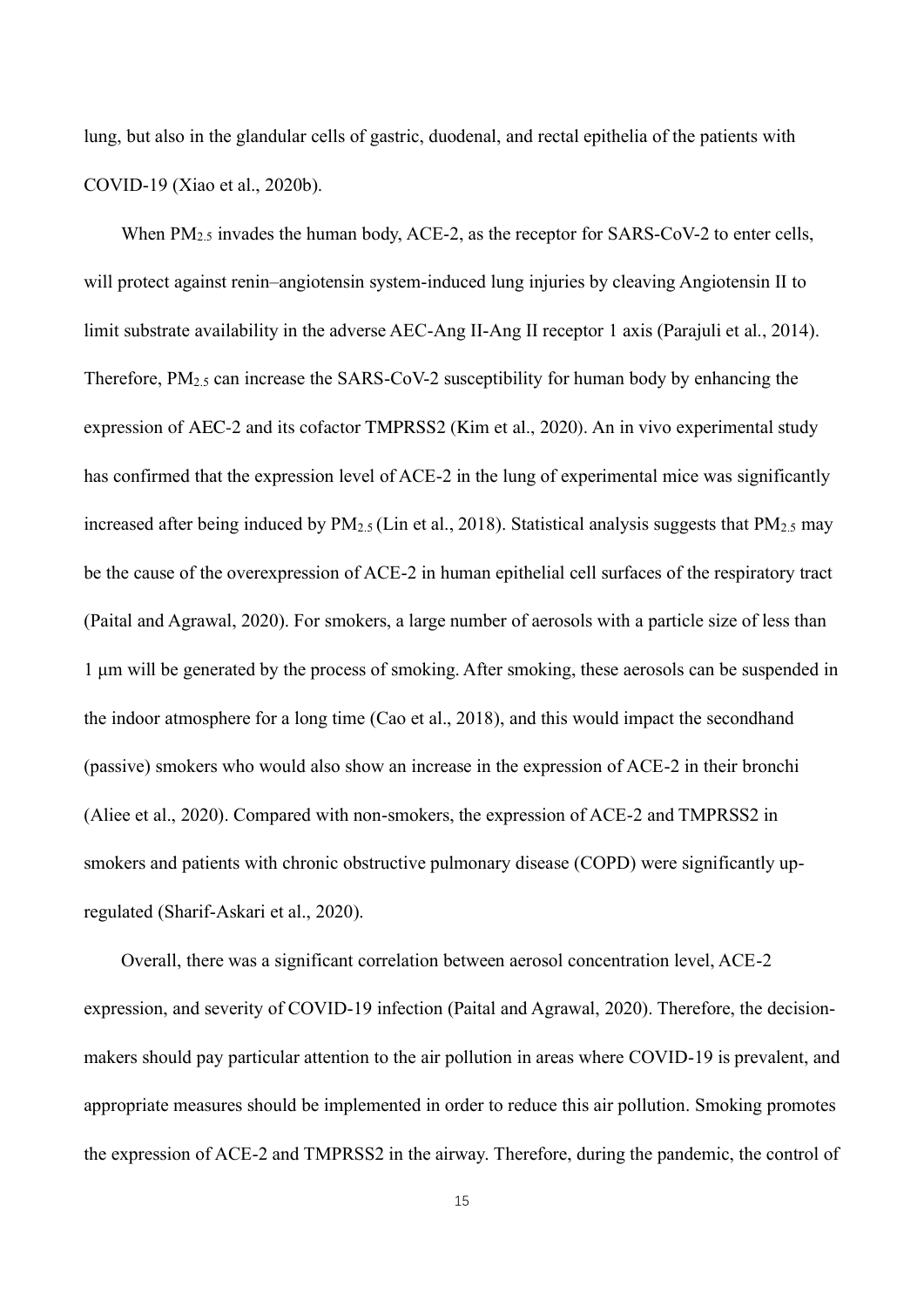smoking in public places needs more strict legislation, and non-smoking individuals should be advised to avoid proximity to smokers. It may be worthwhile to explore the therapeutic effects of recombinant ACE-2 protein in the early stage of COVID-19 infection (Li et al., 2020a).

# **4. Changes in aerosol pollution during COVID-19**

Since Wuhan announced the implementation of COVID-19 lockdown on January 23rd, 2020, China and other regions in the world have taken measures to restrict travel and shut down industry and commerce to avoid crowd gathering and reduce the spread of COVID-19. The prevention and control measures taken by these countries have greatly reduced the transmission rates of COVID-19 (Koyama et al., 2020). With the large-scale shutdowns and traffic restrictions, the aerosol pollution had a general corresponding decrease in levels (Zhou et al., 2012; Liu et al., 2021; Shi et al., 2021). The results of aerosol concentration changes in different regions during the COVID-19 lockdown are summarized in Figure 2, which demonstrates the impact of prevention and control measures on aerosol pollution.

As shown in Figure 2, compared with the preceding period of COVID-19 lockdown, the average concentration of PM2.5 has decreased by 38% in California (Liu et al., 2020b), 21.8% in Hat Yai, Thailand (Stratoulias and Nuthammachot, 2020), 52% in Pearl River Delta (Wang et al., 2021) and 41.2% in Wuhan (Sulaymon et al., 2021) during COVID-19 lockdown, and the average concentration of PM10 has decreased by 31% in Barcelona, Spain (Tobias et al., 2020), 22.9% in Hat Yai, Thailand (Stratoulias and Nuthammachot, 2020) and 33.1% in Wuhan (Sulaymon et al., 2021). Compared with the preceding years,  $PM_{2.5}$  and  $PM_{10}$  mass concentrations of 22 cities in India decreased by about 43% and 31% during the lockdown (Sharma et al., 2020). The PM2.5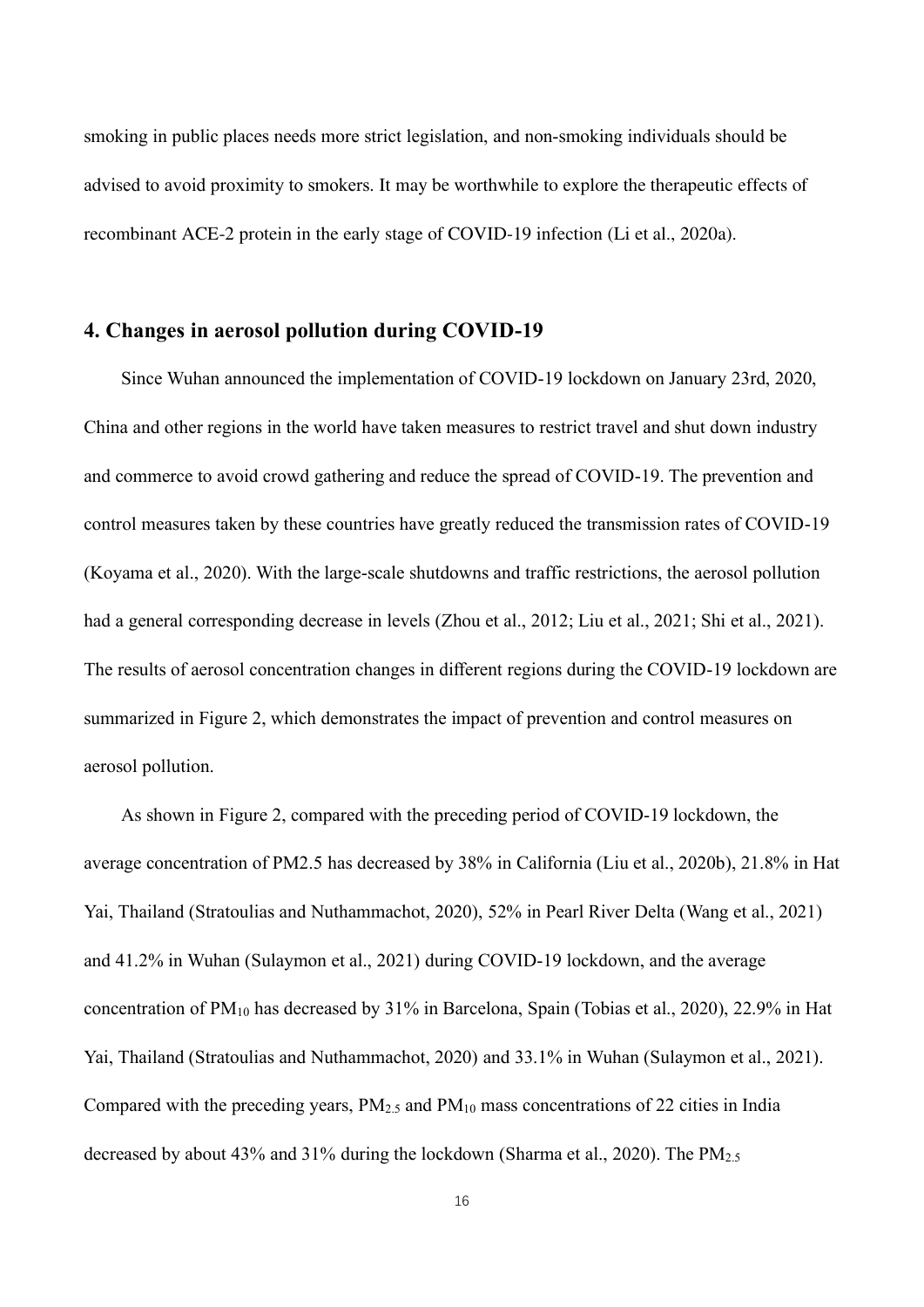concentration in Almaty, Kazakhstan, during the lockdown, is 21% lower than the average level in the same period of 2018-2019 (Kerimray et al., 2020). Compared with the same period in the previous four years, the pollutants PM10 and PM2.5 in Singapore decreased by 23% and 29%, respectively (Li and Tartarini, 2020a). A survey was conducted in 19 countries in the South and Southeast Asian region, compared to the same period of 2019, the  $PM_{2.5}$  level decreased by an average of 20.25% (Roy et al., 2021). Compared with the same period last year, the  $PM_{2.5}$ concentration in the regional Level I and Level II response periods in the Yangtze River Delta region decreased by 33.7% and 29% respectively (Li et al., 2020c).

The large reduction of human activities has significantly improved air quality in many areas during the control of COVID-19. Compared with the pre-lockdown period, the concentrations of PM<sub>10</sub> (14-20%) and PM<sub>2.5</sub> (7-16%) in 597 major cities in the world have decreased significantly (Liu et al., 2021). For the areas with more serious air pollution problems, the improvement of the aerosol is greater, and the decrease of  $PM_{2.5}$  is greater than that of  $PM_{10}$  (Figure 2). Therefore, the decrease of air pollutants in areas with high pre-lockdown levels is more obvious, and PM2.5 is more sensitive to emission reduction (Wang et al., 2021).

Some studies have investigated the reasons for the decrease of atmospheric aerosol concentrations. Measures such as city closure and vehicle restrictions greatly reduced the types of primary aerosols related to traffic and reduced the levels of air pollution (Liu et al., 2021; Chen et al., 2021), and at the same time, many factories shut down and stop production, and the emission of the secondary industry decreased (Wang et al., 2020c). In Beijing, the vast majority of restaurants were closed, and the aerosol emissions of cooking and gas burning decreased by 30-50% on average (Sun et al., 2020). The reduction of secondary aerosol species was very small (5-12%) (Sun et al., 2020).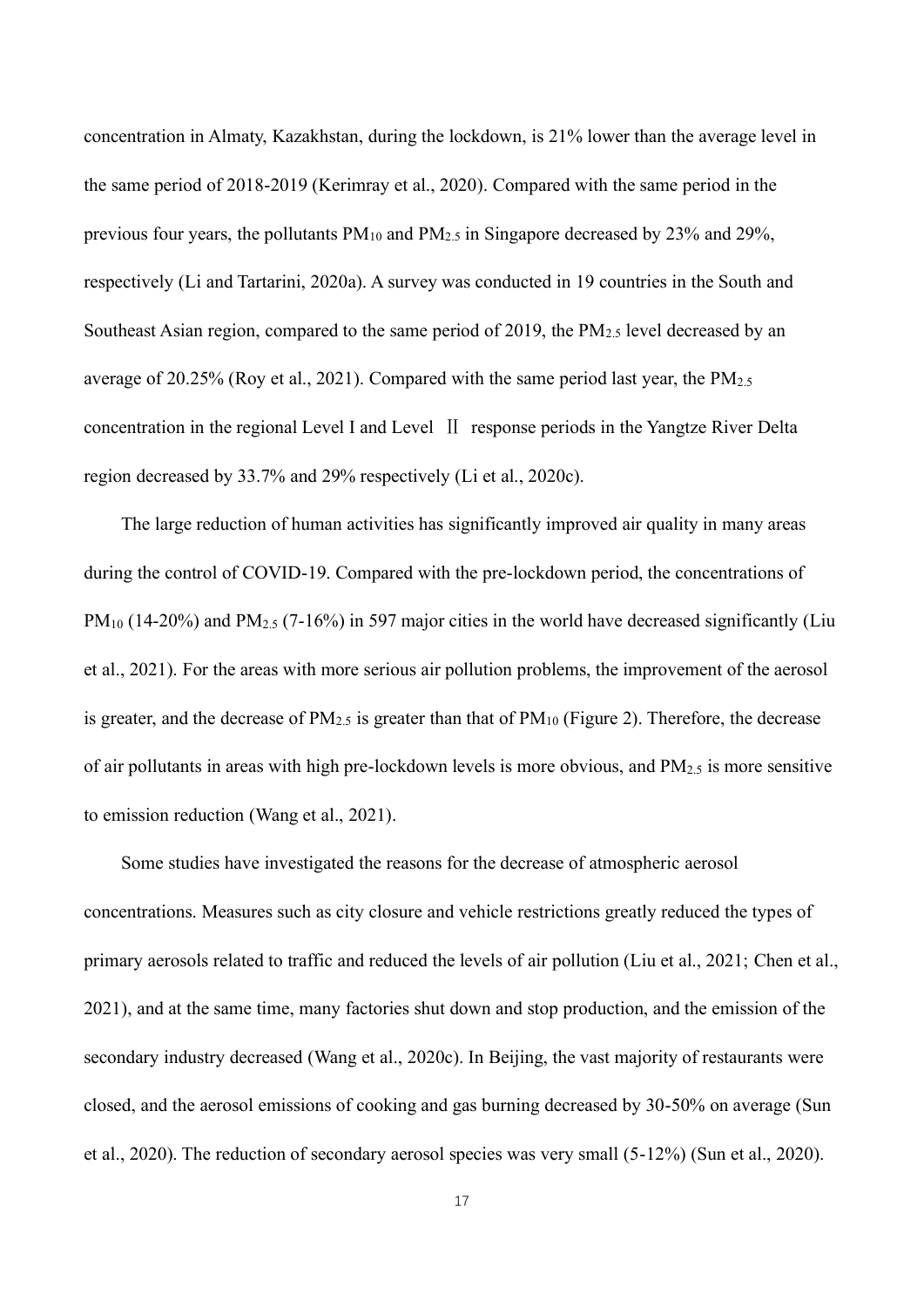These results indicate that the control of anthropogenic emissions will greatly improve air quality, but they may not be able to effectively suppress secondary aerosols under stagnant weather conditions.

The studies discussed above are mostly focused on local small-scale cases. Future research should consider expanding time and space domains, combining satellite data and monitoring station data to better characterize the change of aerosol pollution. Also, meteorological factors need to be considered when studying the impact of ambient aerosols [\(Daniele and Francesco, 2020\)](#page-21-0). The improvement of air quality caused by the epidemic prevention measures provide reference for policy-makers to formulate measures to reduce aerosol pollution.

# 5. **Concluding remarks**

(1) The relationship between aerosols and COVID-19 can be subdivided into three types; human-exhaled aerosols directly transmitting COVID-19; COVID-19 transmitted by ambient aerosols; ambient aerosol concentrations decrease as a result of the COVID-19 lockdowns.

(2) The human-exhaled aerosol produced by breathing, speaking, and sneezing can survive for a significant time (3 hours), and the airborne transportation distance can reach 7-8 meters. The airborne transmission potential of SARS-CoV-2 must be considered in prevention and control work, and the transmission of virus aerosol should be effectively decreased by ventilation, disinfection and wearing protective devices.

(3) Overexposure to ambient aerosols can cause respiratory diseases, and ambient aerosols are associated with increased morbidity and mortality by COVID-19. Two mechanisms have been discussed in this process. Firstly, SARS-CoV-2 may combine with ambient aerosols from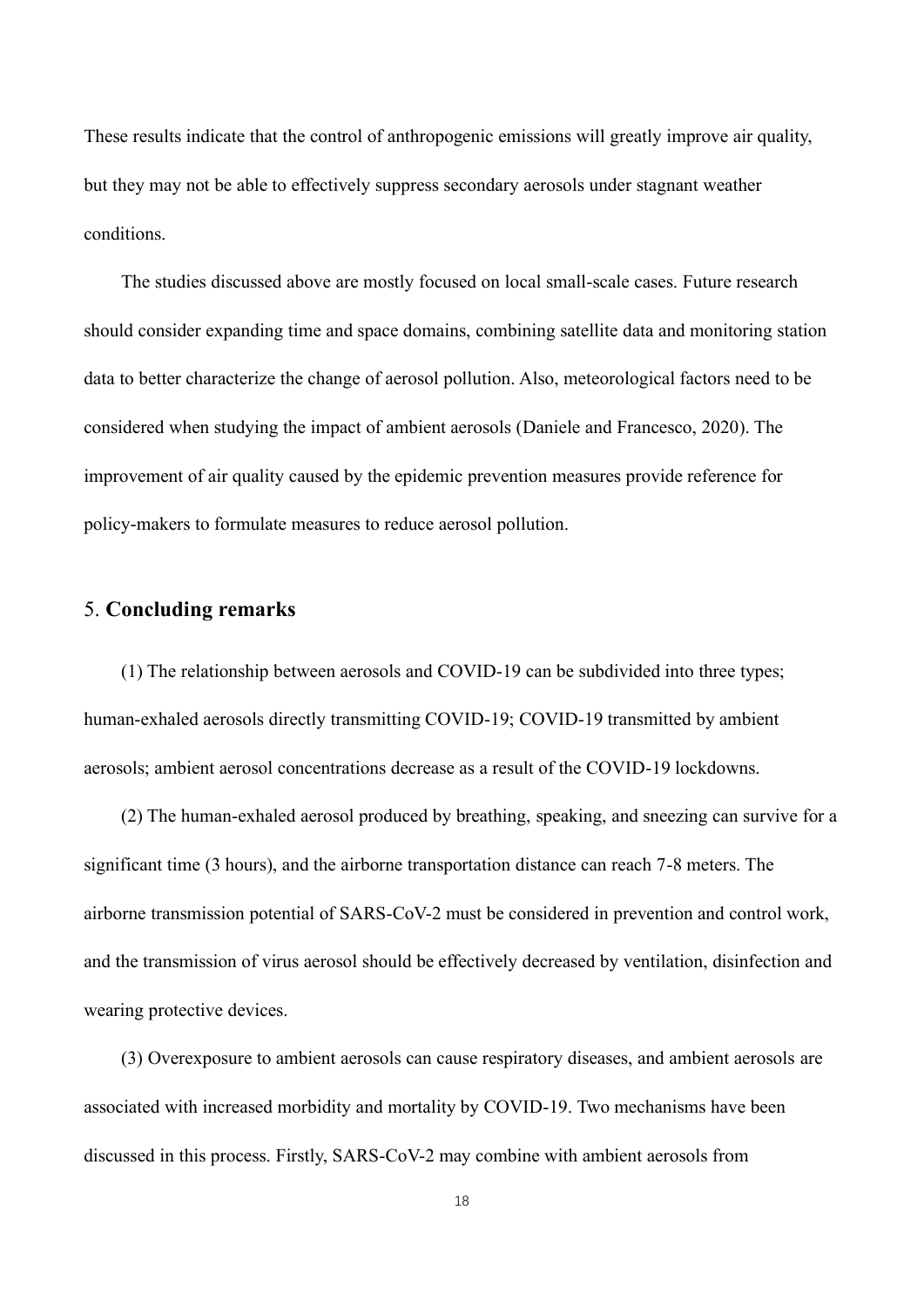contaminated sites (such as medical waste treatment sites, polluted water bodies and toilet pipes) to enter the human body. Secondly, the ambient aerosol can stimulate the expression of ACE-2 and TMPRSS2, leading to the increase of SARS-CoV-2 binding sites and the acceleration of infection efficiency. The binding mechanism, survival time and residual activity of SARS-CoV-2 in ambient aerosols need to be further studied. The infectivity of the virus in ambient aerosols should be further researched.

(4) Due to the epidemic minimizing measures during COVID-19 in numerous locations worldwide, traffic emissions and factory emissions were reduced. This has been an opportunity to observe the relationship between human factors and air quality. Compared with the same period in previous years before the epidemic, aerosol pollution, especially PM2.5, decreased significantly. The reduction of aerosols in areas with high air pollution is more obvious, and the levels of  $PM<sub>2.5</sub>$  are more sensitive to emission reduction than  $PM_{10}$ .

## **Acknowledgments**

This study is supported by the National Natural Science Foundation of China (Grant No. 42075107), the Projects of International Cooperation and Exchanges NSFC (Grant No. 41571130031) and the Yueqi Scholar fund of China University of Mining and Technology (Beijing). The authors are indebted to editor-in-chief Professor M. Santosh for his constructive discussion and comments and also for his patience in editing the paper. Two anonymous reviewers are particularly acknowledged for their critical evaluations of the manuscript.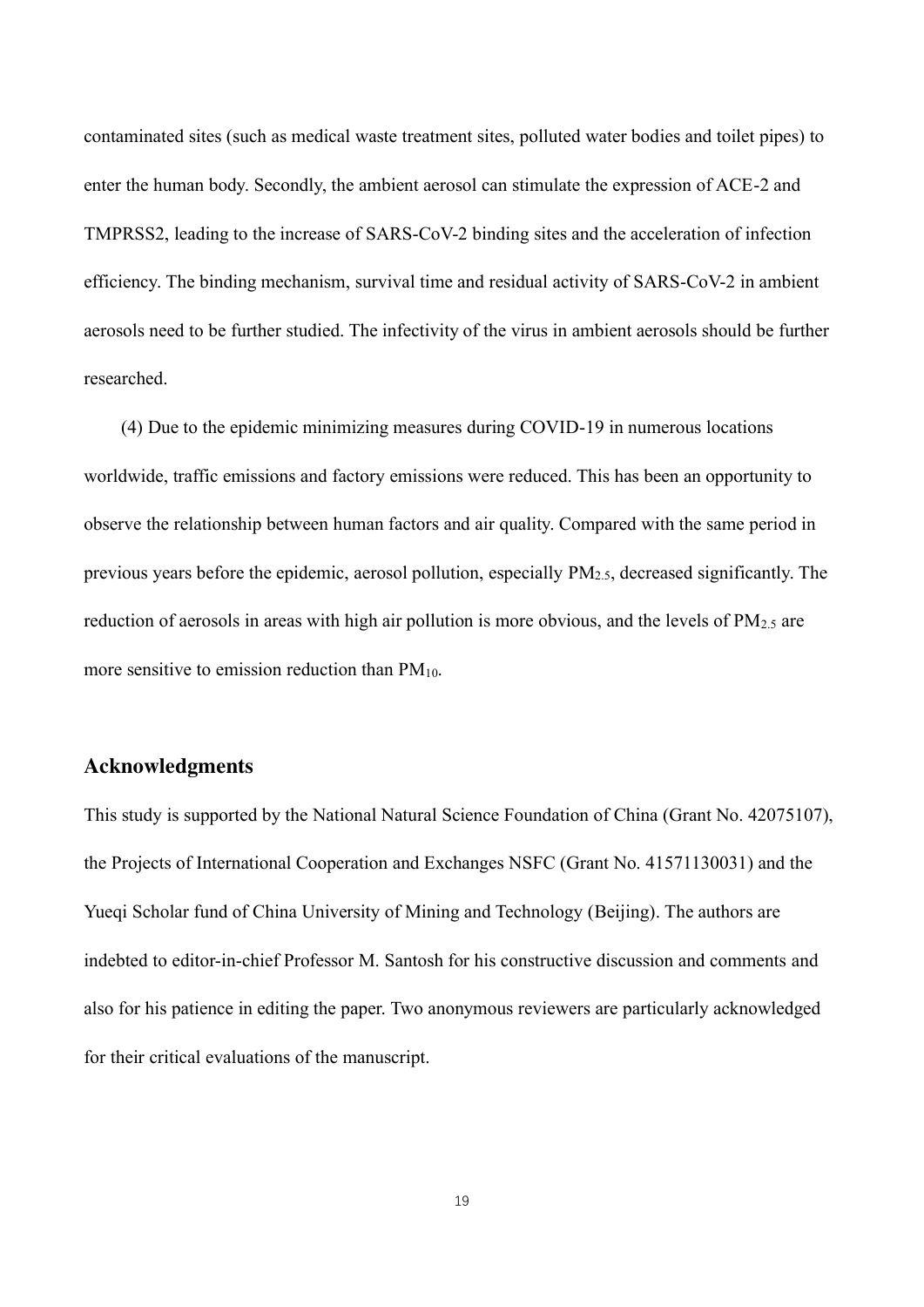# **References**

- Ahmed, W., Angel, N., Edson, J., Bibby, K., Bivins, A., O'Brien, J.W., Choi, P.M., Kitajima, M., Simpson, S.L., Li, J.Y., Tscharke, B., Verhagen, R., Smith, W.J.M., Zaugg, J., Dierens, L., Hugenholtz, P., Thomas, K.V., Mueller, J.F., 2020. First confirmed detection of SARS-CoV-2 in untreated wastewater in Australia: A proof of concept for the wastewater surveillance of COVID-19 in the community. Sci. Total Environ. 728, doi:10.1016/J.SCITOTENV.2020.138764.
- Ai, Z.T., Huang, T., Melikov, A.K., 2019. Airborne transmission of exhaled droplet nuclei between occupants in a room with horizontal air distribution. Build. Environ. 163, 106528.
- Aliee, H., Massip, F., Qi, C.C., Stella de Biase, M., van Nijnatten, J.L., Kersten, E.T.G., Kermani, N.Z., Khuder, B., Vonk, J.M., Vermeulen, R.C.H., Neighbors, M., Tew, G.W., Grimbaldeston, M., Ten Hacken, N.H.T., Hu, S.L., Guo, Y.K., Zhang, X.Y., Sun, K., Hiemstra, P.S., Ponder, B.A., Makela, M.J., Malmstrom, K., Rintoul, R.C., Reyfman, P.A., Theis, F.J., Brandsma, C.A., Adcock, L., Timens, W., Xu, C.J., van den Berge, M., Schwarz, R.F., Koppelman, G.H., Nawijn, M.C., Faiz, A., 2020. Determinants of SARS-CoV-2 receptor gene expression in upper and lower airways. MedRxiv: the Preprint Server for Health Sciences, doi: 10.1101/2020.08.31.20169946.
- Asadi, S., Wexler, A.S., Cappa, C.D., Barreda, S., Bouvier, N.M., Ristenpart, W.D., 2019. Aerosol emission and superemission during human speech increase with voice loudness. Sci Rep 9, 2348.
- Azuma, K., Kagi, N., Kim, H., Hayashi, M., 2020. Impact of climate and ambient air pollution on the epidemic growth during COVID-19 outbreak in Japan. Environ. Res. 190, 110042.
- Baggio, S., L'Huillier, A.G., Yerly, S., Bellon, M., Wagner, N., Rohr, M., Huttner, A., Blanchard-Rohner, G., Loevy, N., Kaiser, L., Jacquerioz, F., Eckerle, I., 2020. SARS-CoV-2 viral load in the upper respiratory tract of children and adults with early acute COVID-19. Clin. Infect. Dis. doi:10.1093/cid/ciaa1157.
- Bashir, M.F., Ma, B.J., Bilal, Komal, B., Bashir, M.A., Farooq, T.H., Iqbal, N., Bashir, M., 2020. Correlation between environmental pollution indicators and COVID-19 pandemic: A brief study in Californian context. Environ Res 187. doi:10.1016/j.envres.2020.109652
- Bilal, Bashir, M.F., Benghoul, M., Numan, U., Shakoor, A., Komal, B., Bashir, M.A., Bashir, M., Tan, D., 2020. Environmental pollution and COVID-19 outbreak: insights from Germany. Air Qual. Atmos. Health, 13 (11), 1385-1394.
- Boongla, Y., Chanonmuang, P., Hata, M., Furuuchi, M., Phairuang, W., 2020. The characteristics of carbonaceous particles down to the nanoparticle range in Rangsit city in the Bangkok Metropolitan Region, Thailand. Environ. Pollut. (Barking, Essex: 1987), 115940-115940.
- <span id="page-20-0"></span>Booth, T.F., Kournikakis, B., Bastien, N., Ho, J., Kobasa, D., Stadnyk, L., Li, Y., Spence, M., Paton, S., Henry, B., Mederski, B., White, D., Low, D.E., McGeer, A., Simor, A., Vearncombe, M., Downey, J., Jamieson, F.B., Tang, P., Plummer, F., 2005. Detection of airborne severe acute respiratory syndrome (SARS) coronavirus and environmental contamination in SARS outbreak units. J. Infect. Dis. 191, 1472-1477.
- Bourouiba, L., 2020. Turbulent gas clouds and respiratory pathogen emissions: Potential implications for reducing transmission of COVID-19. JAMA-J. Am. Med. Assoc. 323, 1837-1838.
- Bourouiba, L., Dehandschoewercker, E., Bush, J.W.M., 2014. Violent expiratory events: on coughing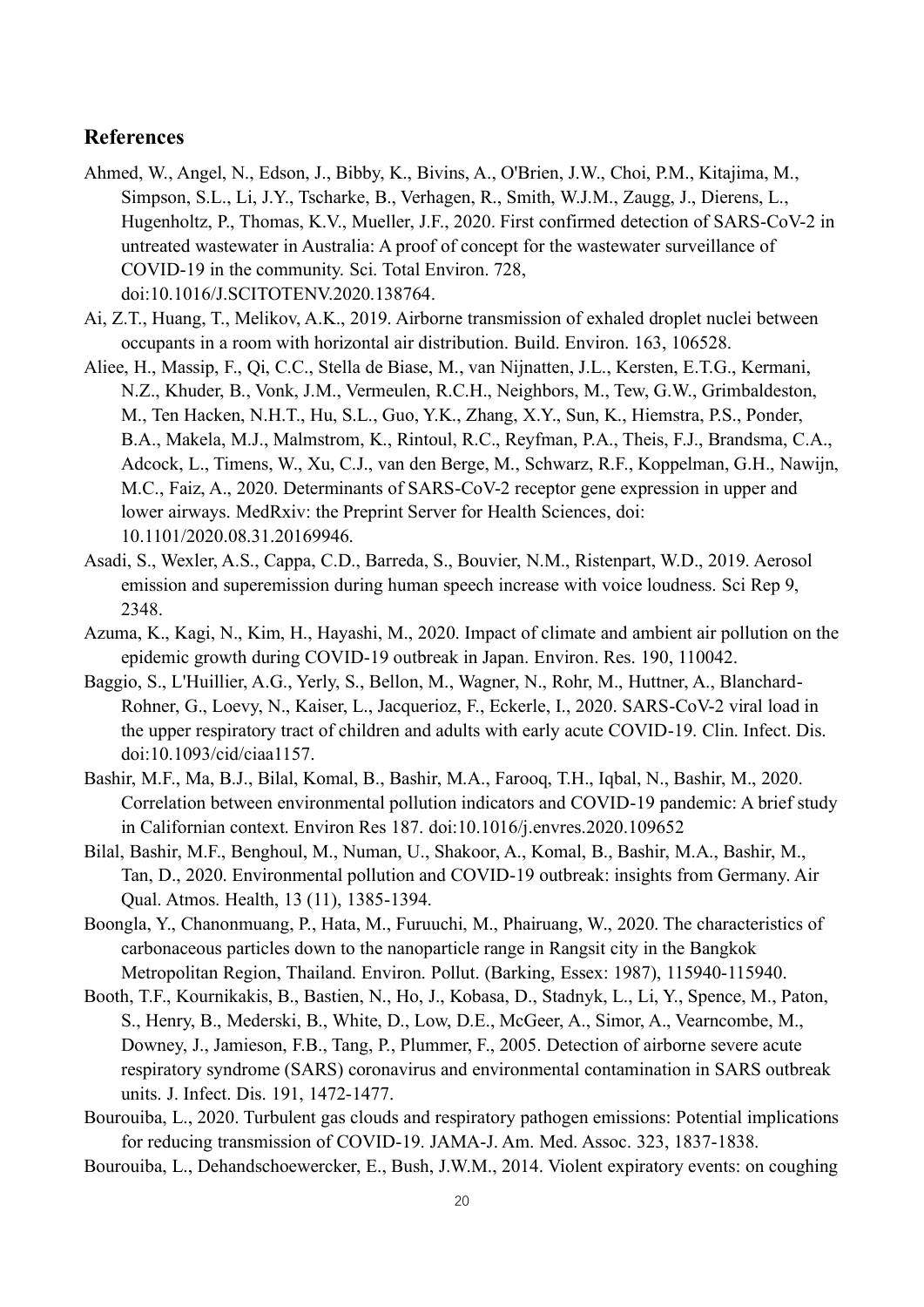and sneezing. J. Fluid Mech. 745, 537-563.

- Brown, W.A., Allison, V.D., 1937. Infection of the air of scarlet-fever wards with Streptococcus pyogenes. The Journal of Hygiene 37, 1-13.
- Cao, X.W., Zhou, Z.X., Zhang, H., Hu, X.Q., Bao, l.F., 2018. Influence of smoking on indoor air fine particle concentration. Journal of Green Science and Technology, 24, 25-27. (In Chinese with English abstract)
- Chang, L.L., Shao, L.Y., Yang, S.S., Li, J., Zhang, M.Y., Feng, X.L., Li, Y.W., 2019. Study on variation characteristics of  $PM<sub>2.5</sub>$  mass concentrations in Beijing after the action on comprehensive control of air pollution. Journal of Mining Science and Technology 4, 539-546. (In Chinese with English abstract)
- Chen, H.L., Li, C.P., Tang, C.S., Lung, S.C.C., Chuang, H.C., Chou, D.W., Chang, L.T., 2020. Risk assessment for people exposed to PM2.5 and constituents at different vertical heights in an urban area of Taiwan. Atmosphere 11 (11), 1145.
- Chen, Z.F., Hao, X.Y., Zhang, X.Y., Chen, F.L., 2021. Have traffic restrictions improved air quality? A shock from COVID-19. J. Clean Prod. 279, 123622.
- Crema, E., 2021. The SARS-CoV-2 outbreak around the Amazon rainforest: The relevance of the airborne transmission. Sci. Total Environ. 759, 144312-144312.
- Coccia, M., 2020. Factors determining the diffusion of COVID-19 and suggested strategy to prevent future accelerated viral infectivity similar to COVID. Sci. Total Environ. 729, 138474.
- Copiello, S., Grillenzoni, C., 2020. The spread of 2019-nCoV in China was primarily driven by population density. Comment on "Association between short-term exposure to air pollution and COVID-19 infection: Evidence from China" by Zhu et al. Sci. Total Environ. 744, 141028.
- <span id="page-21-0"></span>Daniele, F., Francesco, R., 2020. Role of the chronic air pollution levels in the COVID-19 outbreak risk in Italy. Environ. Pollut 264, 114732.
- Ding, J., Dai, Q., Zhang, Y., Xu, J., Huangfu, Y., Feng, Y., 2021. Air humidity affects secondary aerosol formation in different pathways. Sci. Total Environ. 759, 143540-143540.
- Ding, J., Zhu, T., 2003. Heterogeneous reactions on the surface of fine particles in the atmosphere. Chin. Sci. Bull. 48, 2267-2276.
- Du, W.J., Yu, J.H., Liu, X.Y., Chen, H., Lin, L.B., Li, Q., 2020. Persistence of SARS-CoV-2 virus RNA in feces: A case series of children. J. Infect. Public Health 13, 926-931.
- Endersby, R.V.W., Ho, E.C.Y., Spencer, A.O., Goldstein, D.H., Schubert, E., 2020. Barrier devices for reducing aerosol and droplet transmission in COVID-19 patients: Advantages, disadvantages, and alternative solutions. Anesth. Analg. 131, E121-E123.
- Falahi, S., Kenarkoohi, A., 2020. Transmission routes for SARS-CoV-2 infection: review of evidence. New Microbes New Infect 38, 100778.
- Feng, X.L., Shao, L.Y., Xi, C.X., Jones, T., Zhang, D.Z., Bérubé, K., 2020. Particle-induced oxidative damage by indoor size-segregated particulate matter from coal-burning homes in the Xuanwei lung cancer epidemic area, Yunnan Province, China. Chemosphere 256, 127058.
- Fernandez-Raga, M., Diaz-Marugan, L., Garcia Escolano, M., Bort, C., Fanjul, V., 2021. SARS-CoV-2 viability under different meteorological conditions, surfaces, fluids and transmission between animals. Environ. Res. 192, 110293.
- Gautam, A., Kaphle, K., Shrestha, B., Phuyal, S., 2020. Susceptibility to SARS, MERS, and COVID-19 from animal health perspective. Open veterinary journal 10, 164-177.
- Giron, C.C., Laaksonen, A., da Silva, F.L.B., 2020. On the interactions of the receptor-binding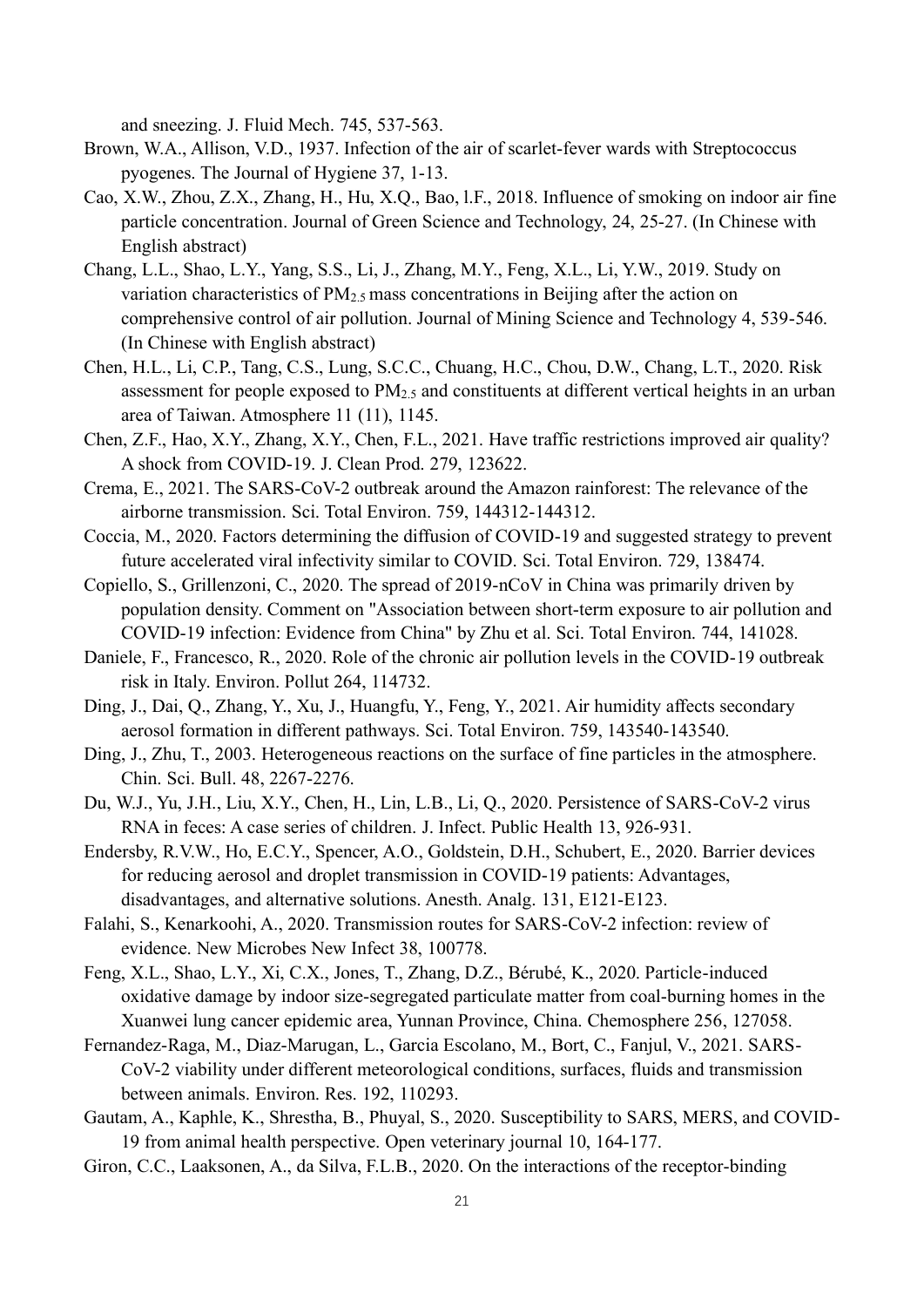domain of SARS-CoV-1 and SARS-CoV-2 spike proteins with monoclonal antibodies and the receptor ACE2. Virus Res. 285,198021.

- Gorbalenya, A.E., Baker, S.C., Baric, R.S., de Groot, R.J., Drosten, C., Gulyaeva, A.A., Haagmans, B.L., Lauber, C., Leontovich, A.M., Neuman, B.W., Penzar, D., Perlman, S., Poon, L.L.M., Samborskiy, D.V., Sidorov, I.A., Sola, I., Ziebuhr, J., Coronaviridae Study, G., 2020. The species Severe acute respiratory syndrome-related coronavirus: classifying 2019-nCoV and naming it SARS-CoV-2. Nat. Microbiol. 5, 536-544.
- Gormley, M., Aspray, T.J., Kelly, D.A., Rodriguez-Gil, C., 2017. Pathogen cross-transmission via building sanitary plumbing systems in a full scale pilot test-rig. Plos One 12 (2), e0171556.
- Guo, C., Bo, Y., Lin, C., Li, H.B., Zeng, Y., Zhang, Y., Hossain, M.S., Chan, J.W.M., Yeung, D.W., Kwok, K.-O., Wong, S.Y.S., Lau, A.K.H., Lao, X.Q., 2021. Meteorological factors and COVID-19 incidence in 190 countries: An observational study. The Science of the total environment 757, 143783-143783.
- Guo, Q., Shao, L.Y., Wang, W.H., Hou, C., Zhao, C.M., Xing, J.P., Ma, S.M., 2016. Oxidative capacity of the PM10 and PM2.5 in Beijing during 2014 APEC. Environmental Science 37, 3708- 3713. (In Chinese with English abstract)
- Han, Y.P., Li, L., Wang, Y., Ma, J.W., Li, P.Y., Han, C., Liu, J.X., 2021. Composition, dispersion, and health risks of bioaerosols in wastewater treatment plants: A review. Front. Env. Sci. Eng. 15 (3), 38.
- Hayashi, N., Yamamoto, K., Ohishi, M., Tatara, Y., Takeya, Y., Shiota, A., Oguro, R., Iwamoto, Y., Takeda, M., Rakugi, H., 2010. The counterregulating role of ACE2 and ACE2-mediated angiotensin 1-7 signaling against angiotensin II stimulation in vascular cells. Hypertens. Res., 1182-1185.
- He, Y., Jiang, Y., Xing, Y.B., Zhong, G.L., Wang, L., Sun, Z.J., Jia, H., Chang, Q., Wang, Y., Ni, B., Chen, S.P., 2003. Preliminary result on the nosocomial infection of severe acute respiratory syndrome in one hospital of Beijing. Chinese Journal of Epidemiology 24, 554-556.
- Hendryx, M., Luo, J., 2020. COVID-19 prevalence and fatality rates in association with air pollution emission concentrations and emission sources. Environ. Pollut. 265, 115126.
- Huang, P., Tang, L., Ren, Y., Liu, L., 2020. Research progress in nervous system damage caused by SARS-CoV-2. Journal of Central South University (Medical Science), 1247-1254. (In Chinese with English abstract)
- Huang, G.W., Brown, P.E., 2021. Population-weighted exposure to air pollution and COVID-19 incidence in Germany. Spat. Stat. 41, 100480-100480.
- Ijaz, M.K., Brunner, A.H., Sattar, S.A., Nair, R.C., Johnson-Lussenburg, C.M., 1985. Survival characteristics of airborne human coronavirus 229E. J. Gen. Virol. 66 ( Pt 12), 2743-2748.
- Javed, M., Javed, F., Ergin, H.E., Maung, T.Z., Khan, S., 2020. Do COVID-19 and SARS gene complexities and variations help overcome the knowledge gap? Cureus 12, e8439-e8439.
- Jiang, Y., Xu, J., 2020. The association between COVID-19 deaths and short-term ambient air pollution/meteorological condition exposure: A retrospective study from Wuhan, China. Air Qual. Atmos. Health, 1-5 (3), 46.
- Kang, M., Wei, J.J., Yuan, J., Guo, J.X., Zhang, Y.T., Hang, J., Qu, Y.B., Qian, H., Zhuang, Y., Chen, X.G., Peng, X., Shi, T.X., Wang, J., Wu, J., Song, T., He, J.F., Li, Y.G., Zhong, N.S., 2020. Probable Evidence of Fecal Aerosol Transmission of SARS-CoV-2 in a High-Rise Building. Ann. Intern. Med. 173, 974-+.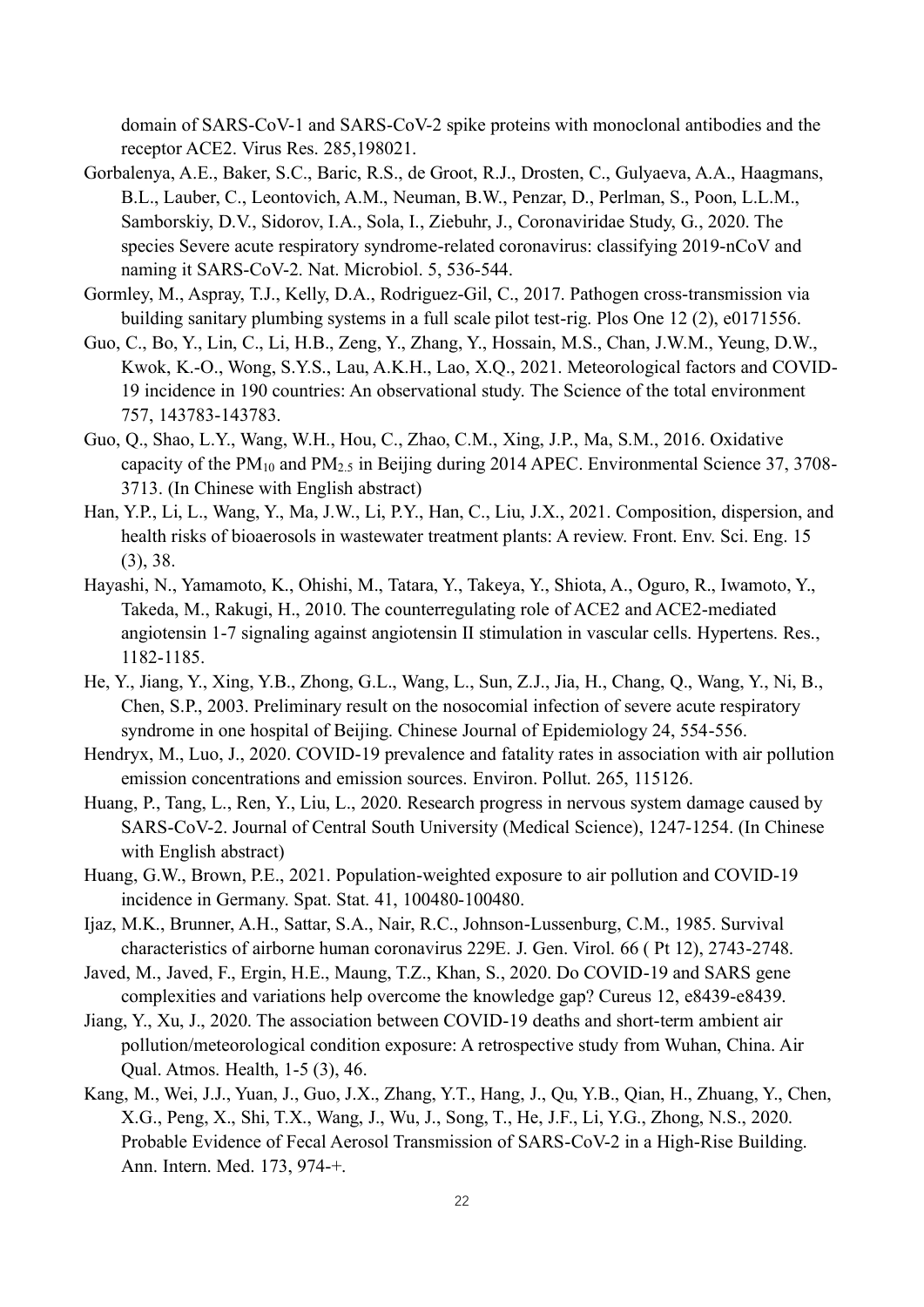- Kerimray, A., Baimatova, N., Ibragimova, O.P., Bukenov, B., Kenessov, B., Plotitsyn, P., Karaca, F., 2020. Assessing air quality changes in large cities during COVID-19 lockdowns: The impacts of traffic-free urban conditions in Almaty, Kazakhstan. Sci. Total Environ. 730, 139179.
- Kesic, M.J., Meyer, M., Bauer, R., Jaspers, I., 2012. Exposure to ozone modulates human airway protease/antiprotease balance contributing to increased influenza a infection. Plos One 7 (4), e35108.
- Kim, J.H., Kim, J., Kim, W.J., Choi, Y.H., Yang, S.R., Hong, S.H., 2020. Diesel Particulate Matter 2.5 Induces Epithelial-to-Mesenchymal Transition and Upregulation of SARS-CoV-2 Receptor during Human Pluripotent Stem Cell-Derived Alveolar Organoid Development. Int. J. Environ. Res. Public Health. 17 (22), 8410.
- Konstantinoudis, G., Padellini, T., Bennett, J.E., Davies, B., Ezzati, M., Blangiardo, M., 2020. Longterm exposure to air-pollution and COVID-19 mortality in England: a hierarchical spatial analysis. Environ. Int. 146:106316.
- Koyama, T., Platt, D., Parida, L., 2020. Variant analysis of SARS-CoV-2 genomes. Bull. World Health Organ. 98, 495-504.
- Kramer, S.D., Hoskwith, B., Grossman, L.H., 1939. Detection of the virus of poliomyelitis in the nose and throat and gastro-intestinal tract of human beings and monkeys. The Journal of experimental medicine 69, 49-67.
- Li, J.Y., Tartarini, F., 2020a. Changes in air quality during the COVID-19 lockdown in Singapore and associations with human mobility trends. Aerosol Air Qual. Res. 20, 1748-1758.
- Li, L., Huang, Q., Wang, D.C., Ingbar, D.H., Wang, X., 2020b. Acute lung injury in patients with COVID-19 infection. Clin. Transl. Med. 10, 20-27.
- Li, L., Li, Q., Huang, L., Wang, Q., Zhu, A., Xu, J., Liu, Z., Li, H., Shi, L., Li, R., Azari, M., Wang, Y., Zhang, X., Liu, Z., Zhu, Y., Zhang, K., Xue, S., Ooi, M.C.G., Zhang, D., Chan, A., 2020c. Air quality changes during the COVID-19 lockdown over the Yangtze River Delta Region: An insight into the impact of human activity pattern changes on air pollution variation. Sci. Total Environ. 732, 139282.
- Li, W.J., Shao, L.Y., Wang, W.H., Li, H., Wang, X.M., Li, Y.W., Li, W.J., Jones, T., Zhang, D.Z., 2020d. Air quality improvement in response to intensified control strategies in Beijing during 2013-2019. Sci. Total Environ. 744, 140776.
- Li, Y.S., Dong, T.C., Jiang, X.P., Wang, C.M., Zhang, Y., Li, Y.Z., Zheng, G.H., Li, X.H., Bai, J.W., Li, H.Q., 2019. Chronic and low-level particulate matter exposure can sustainably mediate lung damage and alter CD4 T cells during acute lung injury. Mol. Immunol. 112, 51-58.
- Lin, C.L., Tsai, C.H., Sun, Y.L., Hsieh, W.Y., Lin, C., Chen, C.Y., Lin, C.S., 2018. Instillation of particulate matter 2.5 induced acute lung injury and attenuated the injury recovery in ACE2 knockout mice. Int. J. Biol. Sci. 14, 253-265.
- Lindsley, W.G., Blachere, F.M., Thewlis, R.E., Vishnu, A., Davis, K.A., Cao, G., Palmer, J.E., Clark, K.E., Fisher, M.A., Khakoo, R., Beezhold, D.H., 2010. Measurements of airborne influenza virus in aerosol particles from human coughs. Plos One 5, e15100.
- Lindsley, W.G., Noti, J.D., Blachere, F.M., Szalajda, J.V., Beezhold, D.H., 2014. Efficacy of face shields against cough aerosol droplets from a cough simulator. J. Occup. Environ. Hyg. 11, 509- 518.
- Liu, F., Wang, M.C., Zheng, M.N., 2021. Effects of COVID-19 lockdown on global air quality and health. Sci. Total Environ. 755, 142533.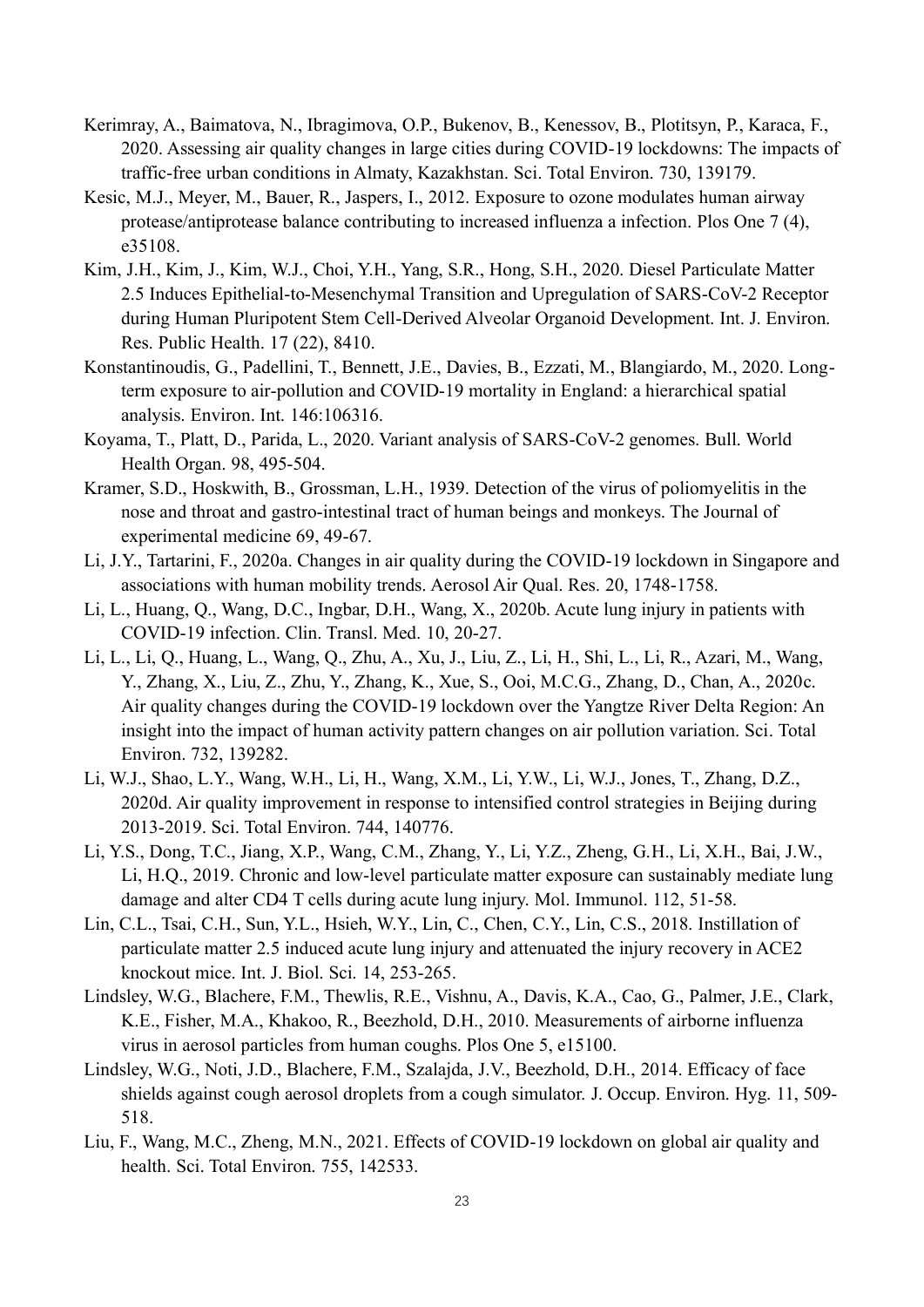Liu, L., Zhang, J., Du, R.G., Teng, X.M., Hu, R., Yuan, Q., Tang, S.S., Ren, C.H., Xin, H., Xu, L., Zhang, Y.X., Zhang, X.Y., Song, C.B., Liu, B., Lu, G.D., Shi, Z.B., Li, W., 2020a. Chemistry of atmospheric fine particles during the COVID‐19 pandemic in a megacity of Eastern China.

Geophys. Res. Lett. doi:10.1029/2020GL091611.

- Liu, Q., Harris, J.T., Chiu, L.S., Sun, D.L., Houser, P.R., Yu, M.Z., Duffy, D.Q., Little, M.M., Yang, C.W., 2020b. Spatiotemporal impacts of COVID-19 on air pollution in California, USA. Sci. Total Environ. 750, 141592-141592.
- Liu, Y., Ning, Z., Chen, Y., Guo, M., Liu, Y.L., Gali, N.K., Sun, L., Duan, Y.S., Cai, J., Westerdahl, D., Liu, X.J., Xu, K., Ho, K.f., Kan, H.D., Fu, Q.Y., Lan, K., 2020c. Aerodynamic analysis of SARS-CoV-2 in two Wuhan hospitals. Nature 582 (7813), 557-+.
- Lu, R.J., Zhao, X., Li, J., Niu, P.H., Yang, B., Wu, H.L., Wang, W.L., Song, H., Huang, B.Y., Zhu, N., Bi, Y.H., Ma, X.J., Zhan, F.X., Wang, L., Hu, T., Zhou, H., Hu, Z.H., Zhou, W.M., Zhao, L., Chen, J., Meng, Y., Wang, J., Lin, Y., Yuan, J.Y., Xie, Z.H., Ma, J.M., Liu, W.J., Wang, D.Y., Xu, W.B., Holmes, E.C., Gao, G.F., Wu, G.Z., Chen, W.J., Shi, W.F., Tan, W.J., 2020. Genomic characterisation and epidemiology of 2019 novel coronavirus: implications for virus origins and receptor binding. Lancet 395, 565-574.
- Ma, Y.L., Zhao, Y.D., Liu, J.T., He, X.T., Wang, B., Fu, S.H., Yan, J., Niu, J.P., Zhou, J., Luo, B., 2020. Effects of temperature variation and humidity on the death of COVID-19 in Wuhan, China. Sci. Total Environ. 724, 138226.
- Manoj, M.G., Satheesh Kumar, M.K., Valsaraj, K.T., Sivan, C., Vijayan, S.K., 2020. Potential link between compromised air quality and transmission of the novel corona virus (SARS-CoV-2) in affected areas. Environ. Res. 190, 110001.
- Mao, J.T., Zhang, J.H., Wang, M.H., 2002. Summary comment on research of atmospheric aerosol in China. Acta Meteorologica Sinica, 625-634. (In Chinese with English abstract)
- Martelletti, L., Martelletti, P., 2020. Air pollution and the novel COVID-19 disease: a putative disease risk factor. SN Compr Clin Med. 1-5.
- Meo, S.A., Abukhalaf, A.A., Alomar, A.A., Alessa, O.M., Sami, W., Klonoff, D.C., 2021. Effect of environmental pollutants PM<sub>2.5</sub>, carbon monoxide, and ozone on the incidence and mortality of SARS-CoV-2 infection in ten wildfire affected counties in California. Sci. Total Environ. 757, 143948-143948.
- Milton, D.K., Fabian, M.P., Cowling, B.J., Grantham, M.L., McDevitt, J.J., 2013. Influenza virus aerosols in human exhaled breath: particle size, culturability, and effect of surgical masks. PLoS Pathog. 9, e1003205.
- Morello, T.F., 2021. COVID-19 and agricultural fire pollution in the Amazon: Puzzles and solutions. World Dev. 138, 105276.
- Moreno, T., Pinto, R.M., Bosch, A., Moreno, N., Alastuey, A., Minguillon, M.C., Anfruns-Estrada, E., Guix, S., Fuentes, C., Buonanno, G., Stabile, L., Morawska, L., Querol, X., 2020. Tracing surface and airborne SARS-CoV-2 RNA inside public buses and subway trains. Environ. Int.international 147, 106326-106326.
- Notari, A., 2021. Temperature dependence of COVID-19 transmission. Sci. Total Environ. 763, 144390-144390.
- Olsen, S.J., Chang, H., Cheung, T.Y., Tang, A.F., Fisk, T.L., Ooi, S.P., Kuo, H., Jiang, D.D., Chen, K., Lando, J., Hsu, K., Chen, T., Dowell, S.F., 2003. Transmission of the severe acute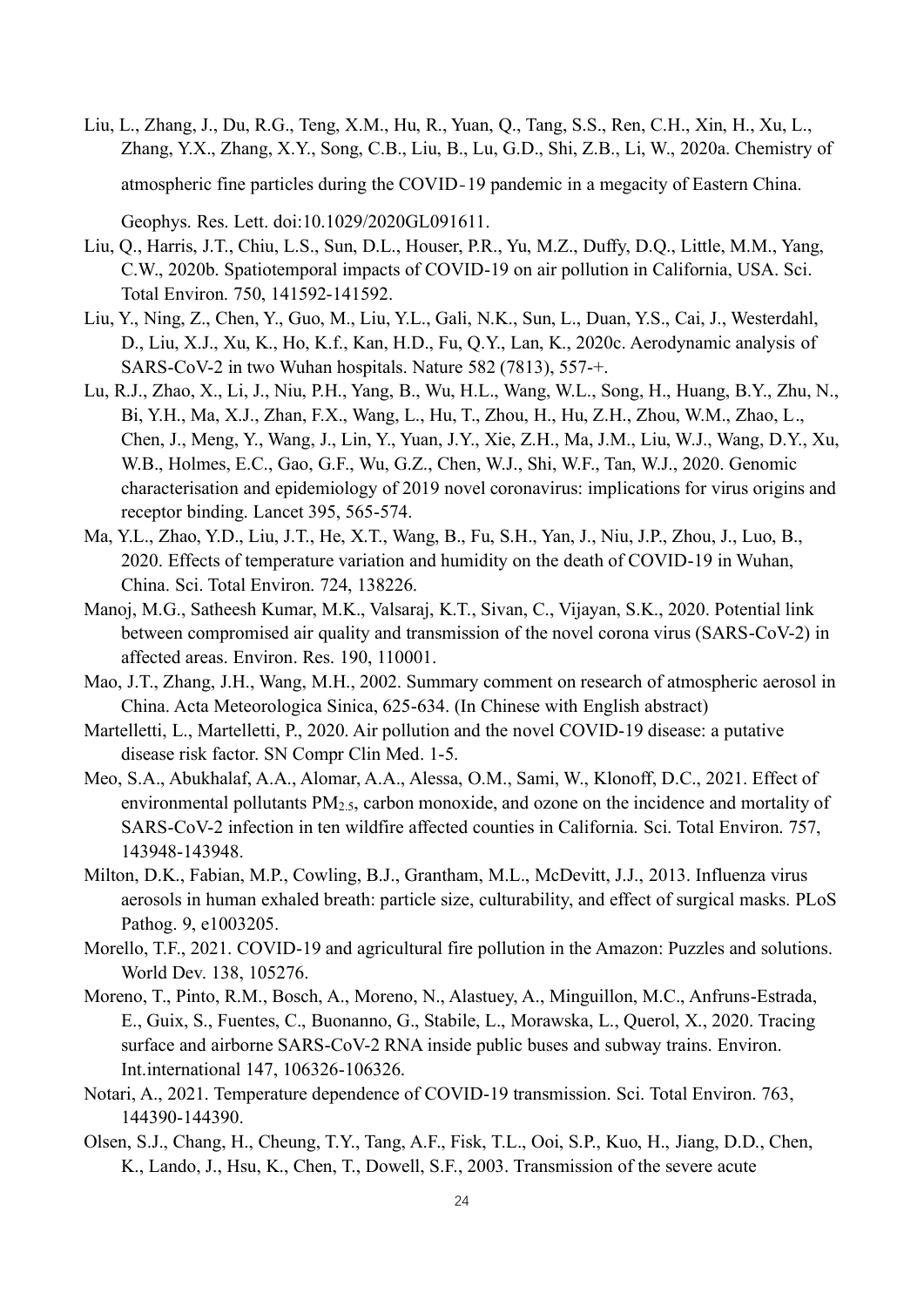respiratory syndrome on aircraft. N. Engl. J. Med. 349, 2416-2422.

- Ong, S.W.X., Tan, Y.K., Sutjipto, S., Chia, P.Y., Young, B.E., Gum, M., Lau, S.K., Chan, M., Vasoo, S., Mendis, S., Toh, B.K., Leong, J., Barkham, T., Ang, B.S.P., Tan, B.H., Leo, Y.S., Marimuthu, K., Wong, M.S.Y., Ng, O.T., 2020. Absence of contamination of personal protective equipment (PPE) by severe acute respiratory syndrome coronavirus 2 (SARS-CoV-2). Infect. Control Hosp. Epidemiol. 41, 614-616.
- Pagani, G., Conti, F., Giacomelli, A., Bernacchia, D., Rondanin, R., Prina, A., Scolari, V., Gandolfi, C.E., Castaldi, S., Marano, G., Ottomano, C., Boracchi, P., Biganzoli, E., Galli, M., 2020. Seroprevalence of SARS-CoV-2 significantly varies with age: Preliminary results from a mass population screening. J. Infect. 81 (6), E10-E12.
- Paital, B., Agrawal, P.K., 2020. Air pollution by  $NO_2$  and  $PM_{2.5}$  explains COVID-19 infection severity by overexpression of angiotensin-converting enzyme 2 in respiratory cells: a review. Environ. Chem. Lett. 1-18.
- Parajuli, N., Ramprasath, T., Patel, V.B., Wang, W., Putko, B., Mori, J., Oudit, G.Y., 2014. Targeting angiotensin-converting enzyme 2 as a new therapeutic target for cardiovascular diseases. Can. J. Physiol. Pharmacol. 92, 558-565.
- Perchetti, G.A., Nalla, A.K., Huang, M.L., Zhu, H.Y., Wei, Y.L., Stensland, L., Loprieno, M.A., Jerome, K.R., Greninger, A.L., 2020. Validation of SARS-CoV-2 detection across multiple specimen types. J. Clin. Virol. 128, 104438-104438.
- Pun, V.C., Kazemiparkouhi, F., Manjourides, J., Suh, H.H., 2017. Long-term PM<sub>2.5</sub> exposure and respiratory, cancer, and cardiovascular mortality in older US adults. Am. J. Epidemiol. 186, 961- 969.
- Ratnesar-Shumate, S., Williams, G., Green, B., Krause, M., Holland, B., Wood, S., Bohannon, J., Boydston, J., Freeburger, D., Hooper, I., Beck, K., Yeager, J., Altamura, L.A., Biryukov, J., Yolitz, J., Schuit, M., Wahl, V., Hevey, M., Dabisch, P., 2020. Simulated sunlight rapidly inactivates SARS-CoV-2 on surfaces. J. Infect. Dis. 222, 214-222.
- Ravi, S., Li, J.R., Meng, Z.J., Zhang, J.G., Mohanty, S., 2020. Generation, resuspension, and transport of particulate matter from biochar-amended soils: a potential health risk. Geohealth 4 (11), e2020GH000311.
- Rocha-Melogno, L., Ginn, O., Bailey, E.S., Soria, F., Andrade, M., Bergin, M.H., Brown, J., Gray, G.C., Deshusses, M.A., 2020. Bioaerosol sampling optimization for community exposure assessment in cities with poor sanitation: A one health cross-sectional study. Sci. Total Environ. 738, 139495.
- Roy, S., Saha, M., Dhar, B., Pandit, S., Nasrin, R., 2021. Geospatial analysis of COVID-19 lockdown effects on air quality in the South and Southeast Asian region. Sci. Total Environ., 144009- 144009.Santarpia, J.L., Rivera, D.N., Herrera, V.L., Morwitzer, M.J., Creager, H.M., Santarpia, G.W., Crown, K.K., Brett-Major, D.M., Schnaubelt, E.R., Broadhurst, M.J., Lawler, J.V., Reid, S.P., Lowe, J.J., 2020. Author Correction: Aerosol and surface contamination of SARS-CoV-2 observed in quarantine and isolation care. Sci Rep. 10, 13892.
- Scharfman, B.E., Techet, A.H., Bush, J.W.M., Bourouiba, L., 2016. Visualization of sneeze ejecta: steps of fluid fragmentation leading to respiratory droplets. Exp. Fluids 57, 9.
- Seposo, X., Ueda, K., Sugata, S., Yoshino, A., Takami, A., 2020. Short-term effects of air pollution on daily single- and co-morbidity cardiorespiratory outpatient visits. Sci. Total Environ. 729, 138934-138934.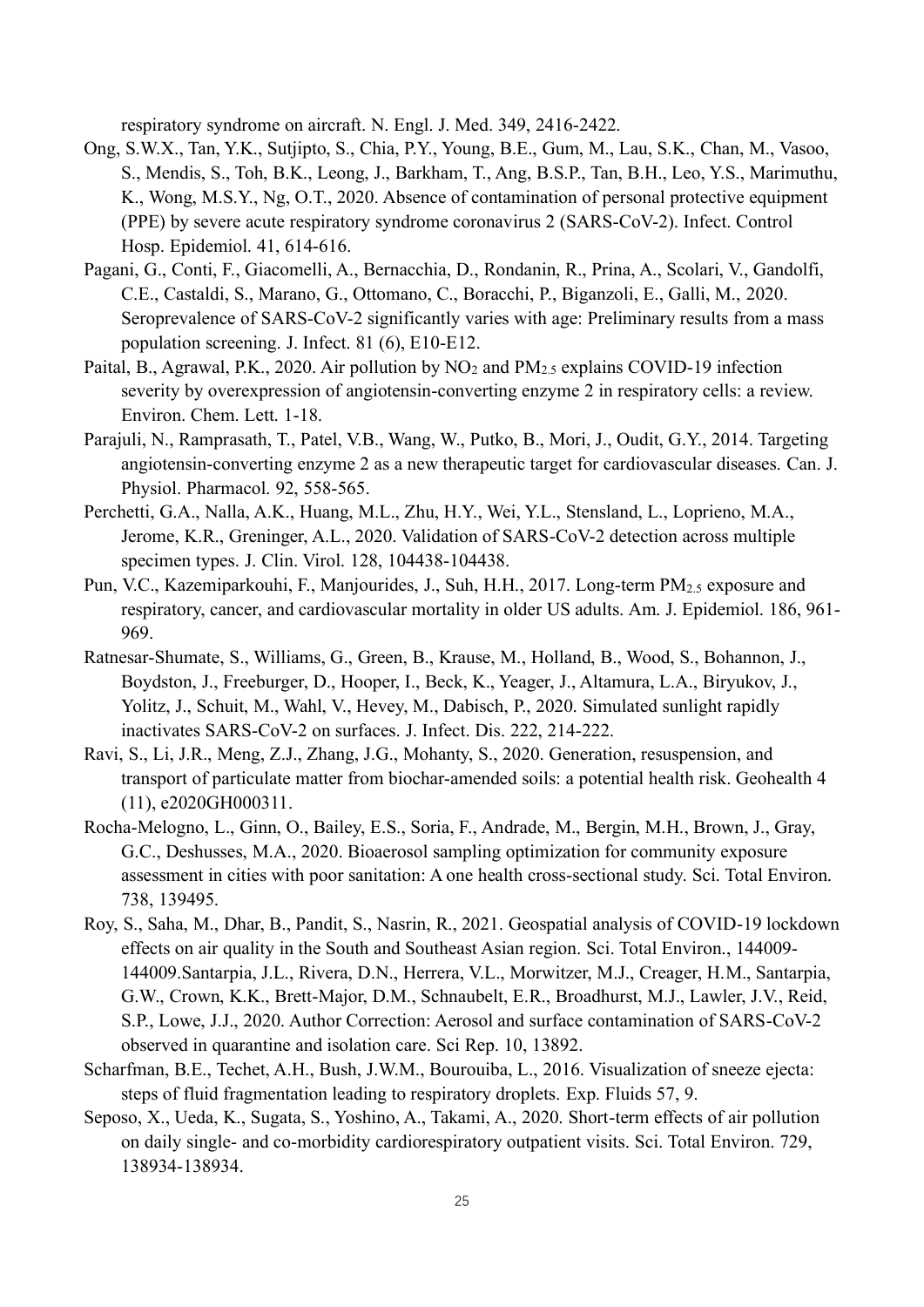- Shao, L.Y., Chang, L.L., Zhang, M.Y., Li, J., Li, Y.W., Li, W.J., Feng, X.L., 2019. Trace element compositions in PM2.5 after the action for comprehensive control of air pollution in Beijing. Earth Science Frontiers 26, 298-308. (In Chinese with English abstract)
- Shao, L.Y., Shi, Z.B., Jones, T.P., Li, J.J., Whittaker, A.G., Bérubé, K.A., 2006. Bioreactivity of particulate matter in Beijing air: Results from plasmid DNA assay. Sci. Total Environ. 367, 261- 272.
- Sharif-Askari, N.S., Sharif-Askari, F.S., Alabed, M., Temsah, M.H., Al Heialy, S., Hamid, Q., Halwani, R., 2020. Airways expression of SARS-CoV-2 receptor, ACE2, and TMPRSS2 is lower in children than adults and increases with smoking and COPD. Mol.Ther.-Methods Clin. Dev. 18, 1-6.
- Sharma, S., Zhang, M., Anshika, Gao, J., Zhang, H., Kota, S.H., 2020. Effect of restricted emissions during COVID-19 on air quality in India. Sci. Total Environ. 728, 138878.
- Shereen, M.A., Khan, S., Kazmi, A., Bashir, N., Siddique, R., 2020. COVID-19 infection: Origin, transmission, and characteristics of human coronaviruses. J. Adv. Res. 24, 91-98.
- Shi, Z.B., Song, C.B., Liu, B.W., Lu, G.D., Xu, J.S., Van Vu, T., Elliott, R.J.R., Li, W.J., Bloss, W.J., Harrison, R.M., 2021. Abrupt but smaller than expected changes in surface air quality attributable to COVID-19 lockdowns. Sci. Adv. 7, eabd6696.
- Simonds, A.K., 2020. 'Led by the science', evidence gaps, and the risks of aerosol transmission of SARS-CoV-2. Resuscitation 152, 205-207.
- Stratoulias, D., Nuthammachot, N., 2020. Air quality development during the COVID-19 pandemic over a medium-sized urban area in Thailand. Sci. Total Environ. 746, 141320.
- Su, W., Wu, X.G., Geng, X.Y., Zhao, X.D., Liu, Q., Liu, T., 2019. The short-term effects of air pollutants on influenza-like illness in Jinan, China.. BMC Public Health 19 (1), 1319.
- Sulaymon, I.D., Zhang, Y.X., Hopke, P.K., Zhang, Y., Hua, J.X., Mei, X.D., 2021. COVID-19 pandemic in Wuhan: Ambient air quality and the relationships between criteria air pollutants and meteorological variables before, during, and after lockdown. Atmos. Res. 250, 105362- 105362.
- Sun, Y.L., Lei, L., Zhou, W., Chen, C., He, Y., Sun, J.X., Li, Z.J., Xu, W.Q., Wang, Q.Q., Ji, D.S., Fu, P.Q., Wang, Z.F., Worsnop, D.R., 2020. A chemical cocktail during the COVID-19 outbreak in Beijing, China: Insights from six-year aerosol particle composition measurements during the Chinese New Year holiday. Sci. Total Environ. 742, 140739.
- Sunkari, E.D., Korboe, H.M., Abu, M., Kizildeniz, T., 2021. Sources and routes of SARS-CoV-2 transmission in water systems in Africa: Are there any sustainable remedies? Science of the Total Environment 753, 142298.
- Tabatabaeizadeh, S.-A., 2021. Airborne transmission of COVID-19 and the role of face mask to prevent it: a systematic review and meta-analysis. Eur. J. Med. Res. 26, 1.
- Tang, J.W., Toovey, O.T.R., Harvey, K.N., Hui, D.D.S., 2021. Introduction of the South African SARS-CoV-2 variant 501Y.V2 into the UK. J. Infect. [https://doi.org/10.1016/j.jinf.2021.1001.1007.](https://doi.org/10.1016/j.jinf.2021.1001.1007)
- Tegally, H., Wilkinson, E., Giovanetti, M., Iranzadeh, A., Fonseca, V., Giandhari, J., Doolabh, D., Pillay, S., San, E.J., Msomi, N., Mlisana, K., von Gottberg, A., Walaza, S., Allam, M., Ismail, A., Mohale, T., Glass, A.J., Engelbrecht, S., Van Zyl, G., Preiser, W., Petruccione, F., Sigal, A., Hardie, D., Marais, G., Hsiao, M., Korsman, S., Davies, M.-A., Tyers, L., Mudau, I., York, D., Maslo, C., Goedhals, D., Abrahams, S., Laguda-Akingba, O., Alisoltani-Dehkordi, A., Godzik,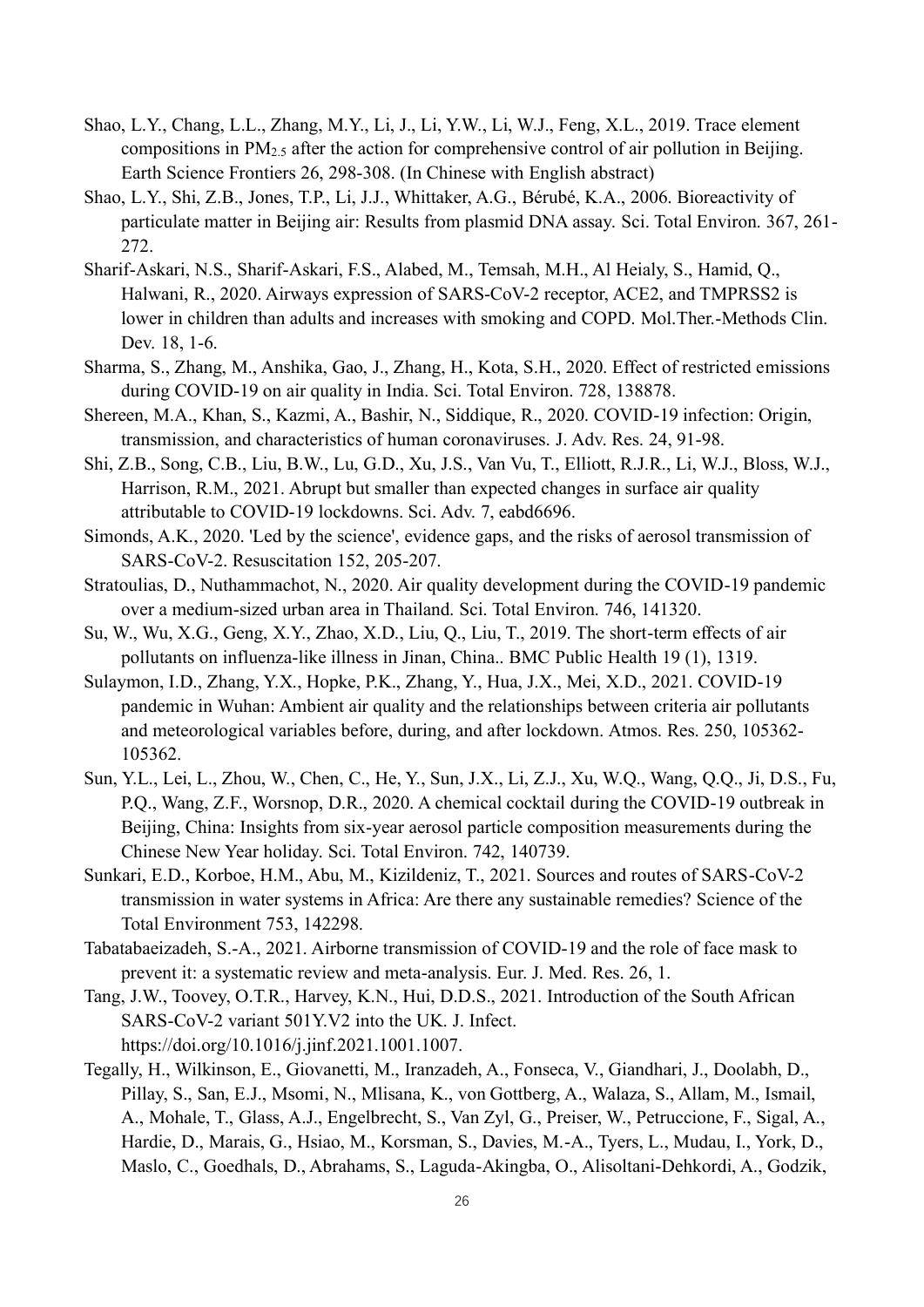A., Wibmer, C.K., Sewell, B.T., Lourenço, J., Alcantara, L.C.J., Pond, S.L.K., Weaver, S., Martin, D., Lessells, R.J., Bhiman, J.N., Williamson, C., de Oliveira, T., 2020. Emergence and rapid spread of a new severe acute respiratory syndrome-related coronavirus 2 (SARS-CoV-2) lineage with multiple spike mutations in South Africa. MedRxiv: the Preprint Server for Health Sciences, https://doi.org/10.1101/2020.1112.1121.2024864.

- Tellier, R., Li, Y.G., Cowling, B.J., Tang, J.W., 2019. Recognition of aerosol transmission of infectious agents: a commentary. BMC Infect. Dis. 19, 101.
- Tobias, A., Carnerero, C., Reche, C., Massague, J., Via, M., Minguillon, M.C., Alastuey, A., Querol, X., 2020. Changes in air quality during the lockdown in Barcelona (Spain) one month into the SARS-CoV-2 epidemic. Sci. Total Environ. 726, 138540.
- Tung, N.T., Cheng, P.-C., Chi, K.-H., Hsiao, T.-C., Jones, T., BéruBé, K., Ho, K.-F., Chuang, H.-C., 2021. Particulate matter and SARS-CoV-2: A possible model of COVID-19 transmission. Sci. Total Environ. 750, 141532.
- van Doremalen, N., Bushmaker, T., Morris, D.H., Holbrook, M.G., Gamble, A., Williamson, B.N., Tamin, A., Harcourt, J.L., Thornburg, N.J., Gerber, S.I., Lloyd-Smith, J.O., de Wit, E., Munster, V.J., 2020. Aerosol and surface stability of SARS-CoV-2 as compared with SARS-CoV-1. N. Engl. J. Med. 382, 1564-1567.
- Vankadari, N., Wilce, J.A., 2020. Emerging COVID-19 coronavirus: glycan shield and structure prediction of spike glycoprotein and its interaction with human CD26. Emerg. Microbes Infect., 601-604.
- Wang, D.M., Zhou, M., Nie, X.Q., Qiu, W.H., Yang, M., Wang, X., Xu, T., Ye, Z., Feng, X.B., Xiao, Y., Chen, W.H., 2020a. Epidemiological characteristics and transmission model of Corona Virus Disease 2019 in China. J. Infect. 80, E25-E27.
- Wang, S.Y., Zhang, Y.L., Ma, J.L., Zhu, S.Q., Shen, J.Y., Wang, P., Zhang, H.L., 2021. Responses of decline in air pollution and recovery associated with COVID-19 lockdown in the Pearl River Delta. Sci. Total Environ. 756, 143868-143868.
- Wang, X., Han, J., Lichtfouse, E., 2020b. Unprotected mothers and infants breastfeeding in public amenities during the COVID-19 pandemic. Environ. Chem. Lett. 18, 1447-1450.
- Wang, Y., Yuan, Y., Wang, Q., Liu, C., Zhi, Q., Cao, J., 2020c. Changes in air quality related to the control of coronavirus in China: Implications for traffic and industrial emissions. Sci. Total Environ. 731, 139133.
- Weisblum, Y., Schmidt, F., Zhang, F.W., DaSilva, J., Poston, D., Lorenzi, J.C., Muecksch, F., Rutkowska, M., Hoffmann, H.H., Michailidis, E., Gaebler, C., Agudelo, M., Cho, A., Wang, Z.J., Gazumyan, A., Cipolla, M., Luchsinger, L., Hillyer, C.D., Caskey, M., Robbiani, D.F., Rice, C.M., Nussenzweig, M.C., Hatziioannou, T., Bieniasz, P.D., 2020. Escape from neutralizing antibodies by SARS-CoV-2 spike protein variants. eLife 9, e61312.
- Workman, A.D., Jafari, A., Welling, D.B., Varvares, M.A., Gray, S.T., Holbrook, E.H., Scangas, G.A., Xiao, R., Carter, B.S., Curry, W.T., Bleier, B.S., 2020. Airborne aerosol generation during endonasal procedures in the era of COVID-19: Risks and recommendations. Otolaryngol. Head Neck Surg. 163, 465-470.
- Wu, X., Nethery, R.C., Sabath, B.M., Braun, D., Dominici, F., 2020. Exposure to air pollution and COVID-19 mortality in the United States: A nationwide cross-sectional study. MedRxiv: the Preprint Server for Health Sciences doi:10.1101/2020.04.05.20054502.
- Xiao, F., Sun, J., Xu, Y.H., Li, F., Huang, X.F., Li, H.Y., Zhao, J.X., Huang, J.C., Zhao, J.C., 2020a.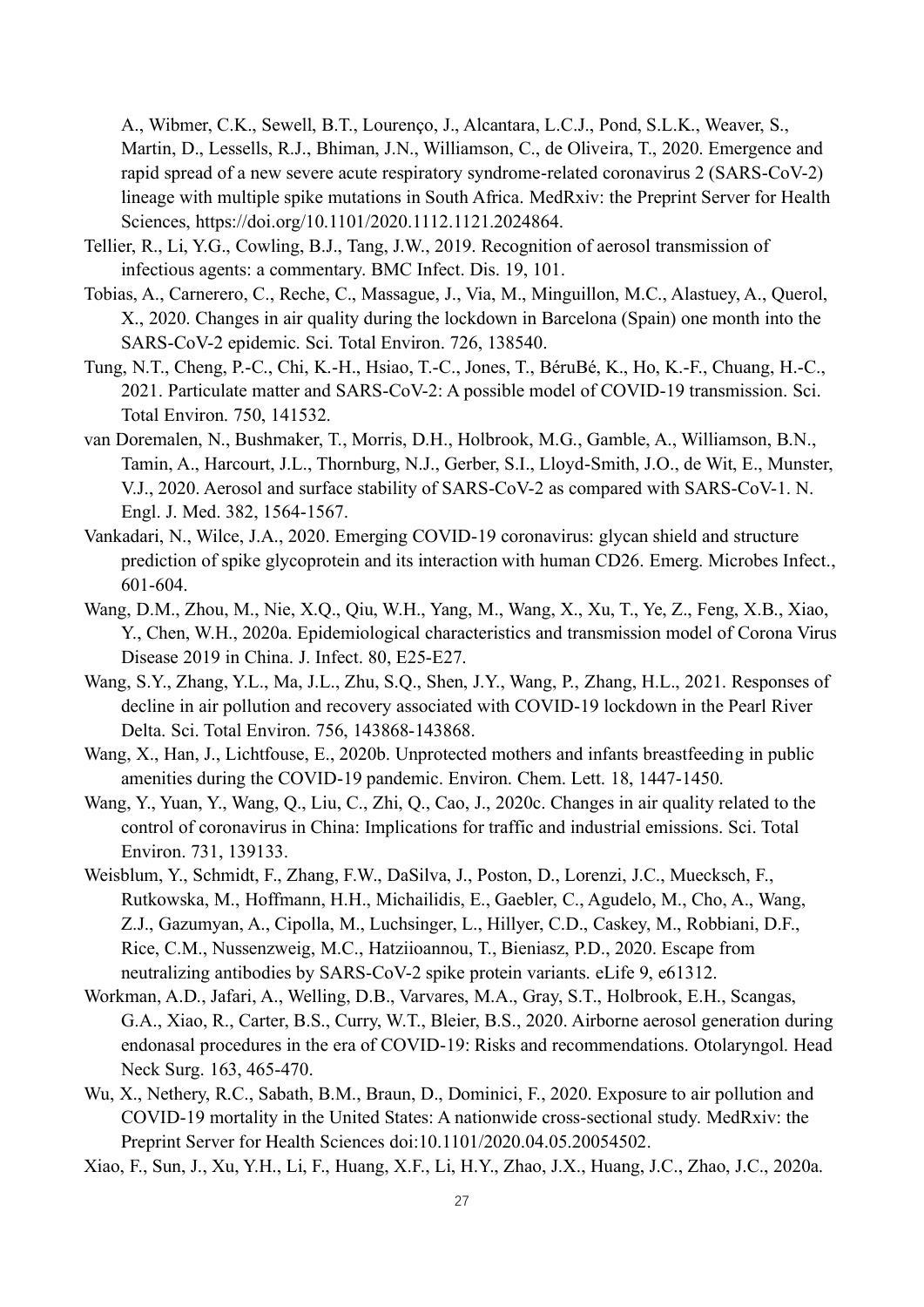Infectious SARS-CoV-2 in Feces of Patient with Severe COVID-19. Emerg. Infect. Dis 26, 1920-1922.

- Xiao, F., Tang, M.W., Zheng, X.B., Liu, Y., Li, X.F., Shan, H., 2020b. Evidence for Gastrointestinal Infection of SARS-CoV-2. Gastroenterology 158, 1831-+.
- Yao, Y., Pan, J.H., Wang, W.D., Liu, Z.X., Kan, H.D., Qiu, Y., Meng, X., Wang, W.B., 2020. Association of particulate matter pollution and case fatality rate of COVID-19 in 49 Chinese cities. Sci. Total Environ. 741, 140396.
- <span id="page-28-0"></span>Ye, R.S., Liu, Z.W., 2020. ACE2 exhibits protective effects against LPS-induced acute lung injury in mice by inhibiting the LPS-TLR4 pathway. Exp. Mol. Pathol. 113.
- Yu, I.T.S., Li, Y.G., Wong, T.W., Tam, W., Chan, A.T., Lee, J.H.W., Leung, D.Y.C., Ho, T., 2004. Evidence of airborne transmission of the severe acute respiratory syndrome virus. N. Engl. J. Med. 350, 1731-1739.
- Zhang, R.Y., Li, Y.X., Zhang, A.L., Wang, Y., Molina, M.J., 2020a. Identifying airborne transmission as the dominant route for the spread of COVID-19. Proc. Natl. Acad. Sci. U. S. A. 117, 14857- 14863 https://doi.org/10.1002/er.4919.
- Zhang, X. R., 2020b. COVID-19 transmission in cold chain: A safe and green new-generation cold chain is demanded. Int. J. Energy Res. doi: 10.1002/er.6357.
- Zhen, H.J., Han, T., E, F.D., Gediminas, M., 2013. Release of free DNA by membrane-impaired bacterial aerosols due to aerosolization and air sampling. Appl. Environ. Microbiol. 79 (24), 7780-7789.
- Zhou, Y., Cheng, S.Y., Liu, L., Chen, D.S., 2012. A coupled MM5-CMAQ modeling system for assessing effects of restriction measures on PM<sub>10</sub> pollution in Olympic city of Beijing, China. J. Environ. Inform. 19, 120-127.
- Zoran, M.A., Savastru, R.S., Savastru, D.M., Tautan, M.N., 2020. Assessing the relationship between surface levels of  $PM_{2.5}$  and  $PM_{10}$  particulate matter impact on COVID-19 in Milan, Italy. Sci. Total Environ. 738, 139825.
- Zou, L.R., Ruan, F., Huang, M.X., Liang, L.J., Huang, H.T., Hong, Z.S., Yu, J.X., Kang, M., Song, Y.C., Xia, J.Y., Guo, Q.F., Song, T., He, J.F., Yen, H.L., Peiris, M., Wu, J., 2020. SARS-CoV-2 viral load in upper respiratory specimens of infected patients. N. Engl. J. Med. 382, 1177-1179.
- Zhu, Y., Xie, J., Huang, F., Cao, L., 2020. Association between short-term exposure to air pollution and COVID-19 infection: Evidence from China. Sci. Total Environ. 727, 138704.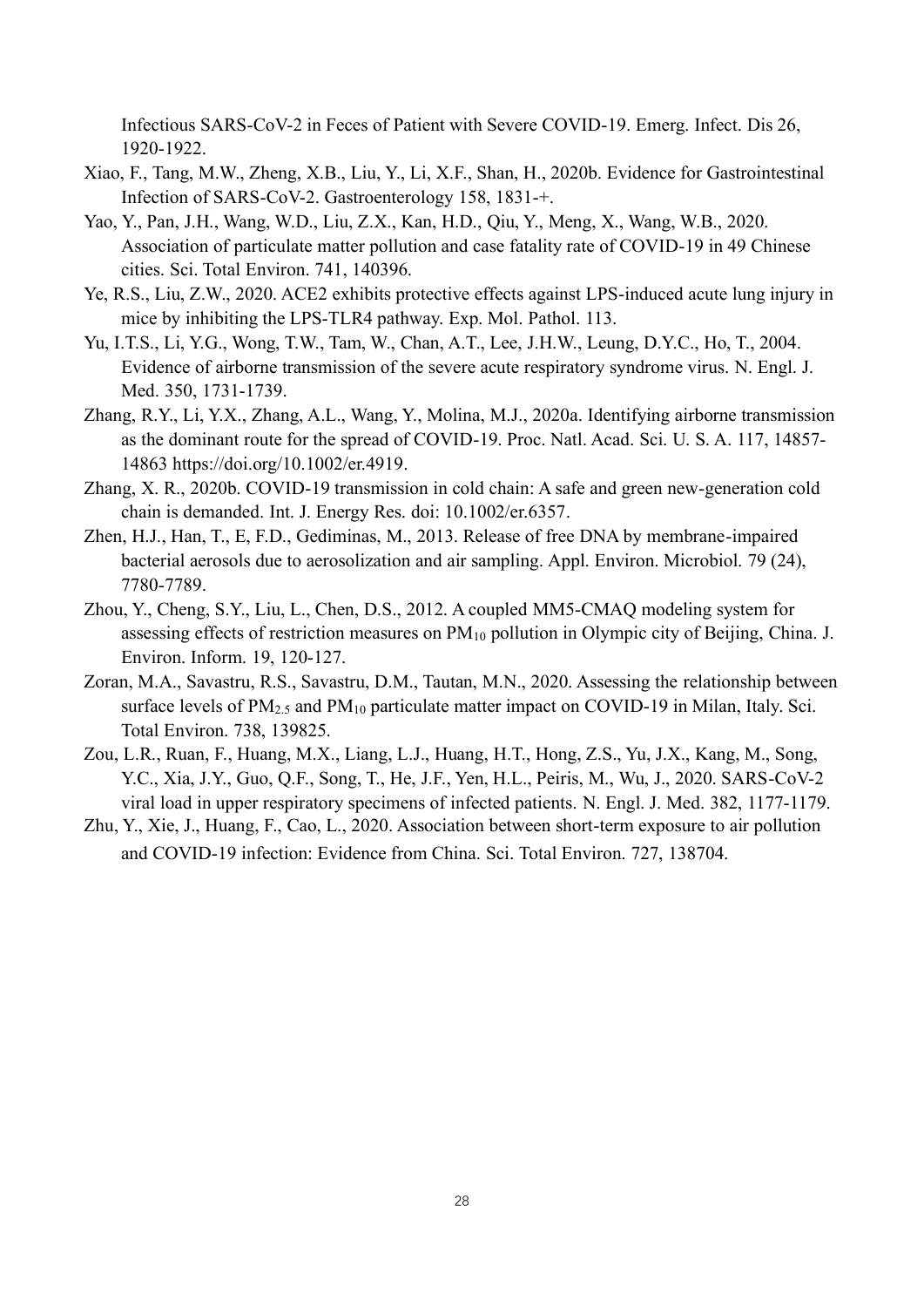#### **Figures**



Fig. 1 The relationship between aerosol and SARS-CoV-2



Relative percentage decrease of  $\text{PM}_{10}$  and  $\text{PM}_{2.5}$  concentration(%) during COVID-19 lockdown

Fig. 2 The decline in concentrations of PM<sub>2.5</sub> and PM<sub>10</sub> in various regions during COVID-19 lockdown